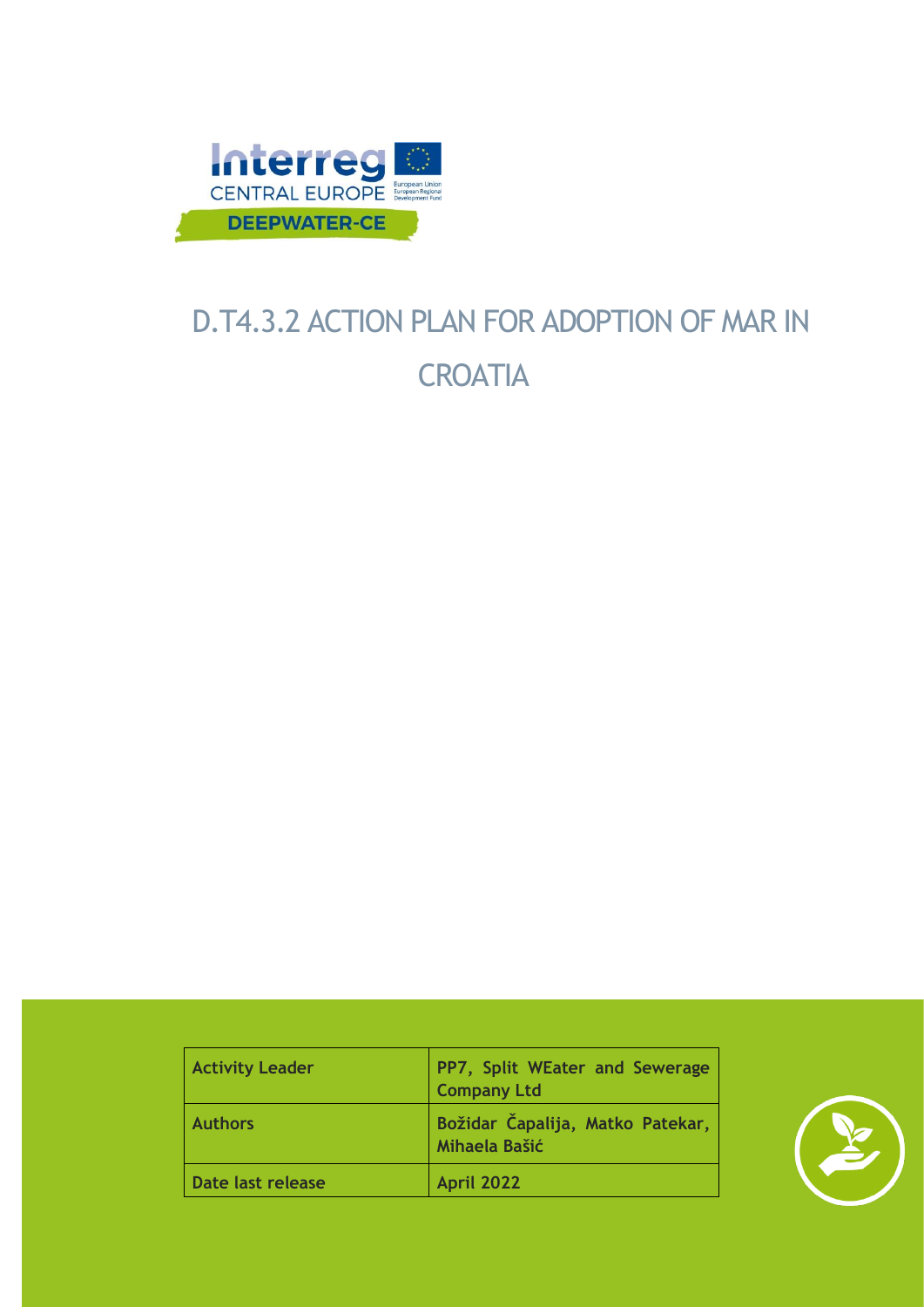



# **TABLE OF CONTENT**

| 1. Background and approach of Managed Aquifer Recharge scheme and ist adoption and /<br>or introduction into national / regional level strategies, water management plans, etc 4 |
|----------------------------------------------------------------------------------------------------------------------------------------------------------------------------------|
|                                                                                                                                                                                  |
| 3. Objectives, priorities, timeline and potential funding programme of Action Plan,                                                                                              |
|                                                                                                                                                                                  |
| 4.1. Stakeholders and their influence - policy recommendation 17                                                                                                                 |
| 4.2. Transferability potentials                                                                                                                                                  |
| 4.3. Influence on the institutional capacity of target group organisations.  19                                                                                                  |
|                                                                                                                                                                                  |
|                                                                                                                                                                                  |
| <b>7. LITERATURE</b><br>21                                                                                                                                                       |
|                                                                                                                                                                                  |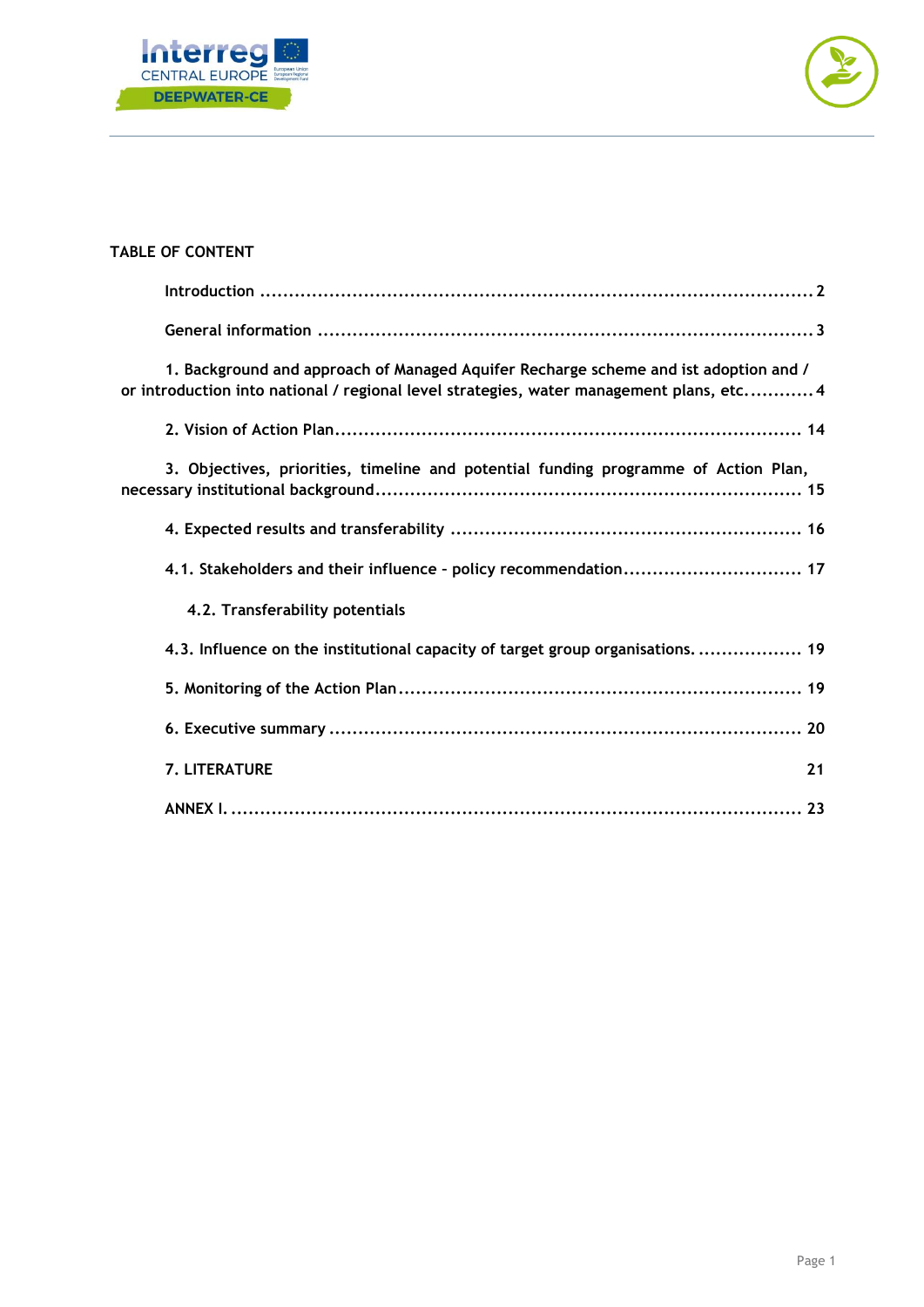



## **INTRODUCTION**

<span id="page-2-0"></span>The present document, a detailed, comprehensive and easy-to-follow Action Plan has been prepared to provide guidance for DEEPWATER-CE project partners and SHGs in Croatia, who are responsible for adopting MAR solutions in national water resource management schemes, policy strategic documents, water management legislation, etc.

This Action Plan proposes how, when, who, and with which resources MAR will be adopted into the water resource management plans in Croatia. Therefore, the Action Plan provide proposals and define concrete actions for the Republic of Croatia / regional level decision-makers to facilitate the application of MAR systems. Action Plan also describe the institutional settings and financial/business models necessary for the operation of MAR establishments.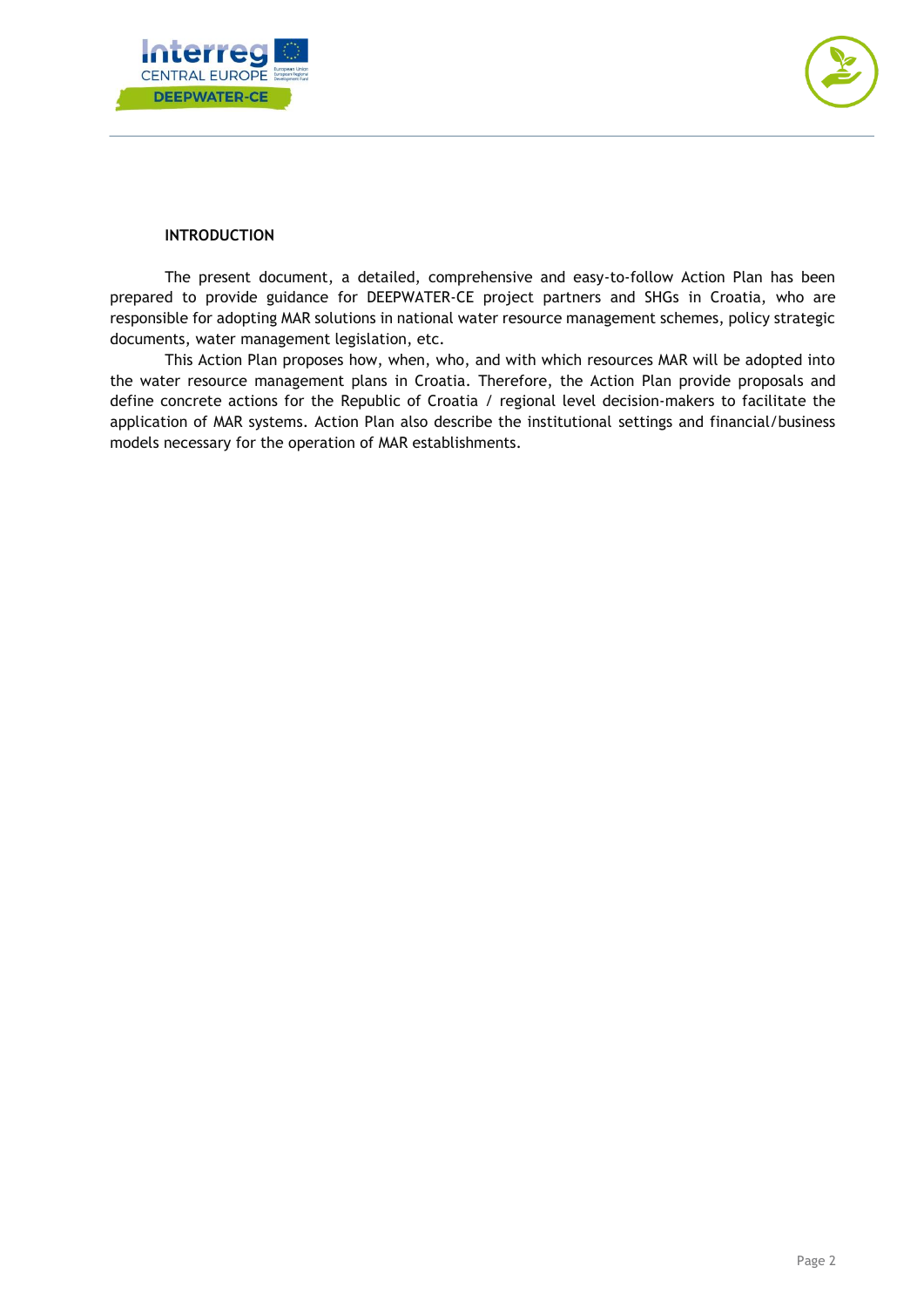



#### <span id="page-3-0"></span>**GENERAL INFORMATION**

| Project                 | CE 1464 DEEPWATER CE                         |
|-------------------------|----------------------------------------------|
| Partner organisation    | Split Water and Sewerage Company Ltd. PP7    |
| <b>Other</b><br>partner | organisations Croatian Geological Survey PP8 |
| involved (if relevant): | <b>Croatian Waters AP4</b>                   |
| Country:                | Croatia                                      |
| Contact person:         | Boris Bulović (Project Manager)              |
| Email address:          | boris.bulovic@vik-split.hr                   |
| Phone number:           | 00385 21 54 61 00                            |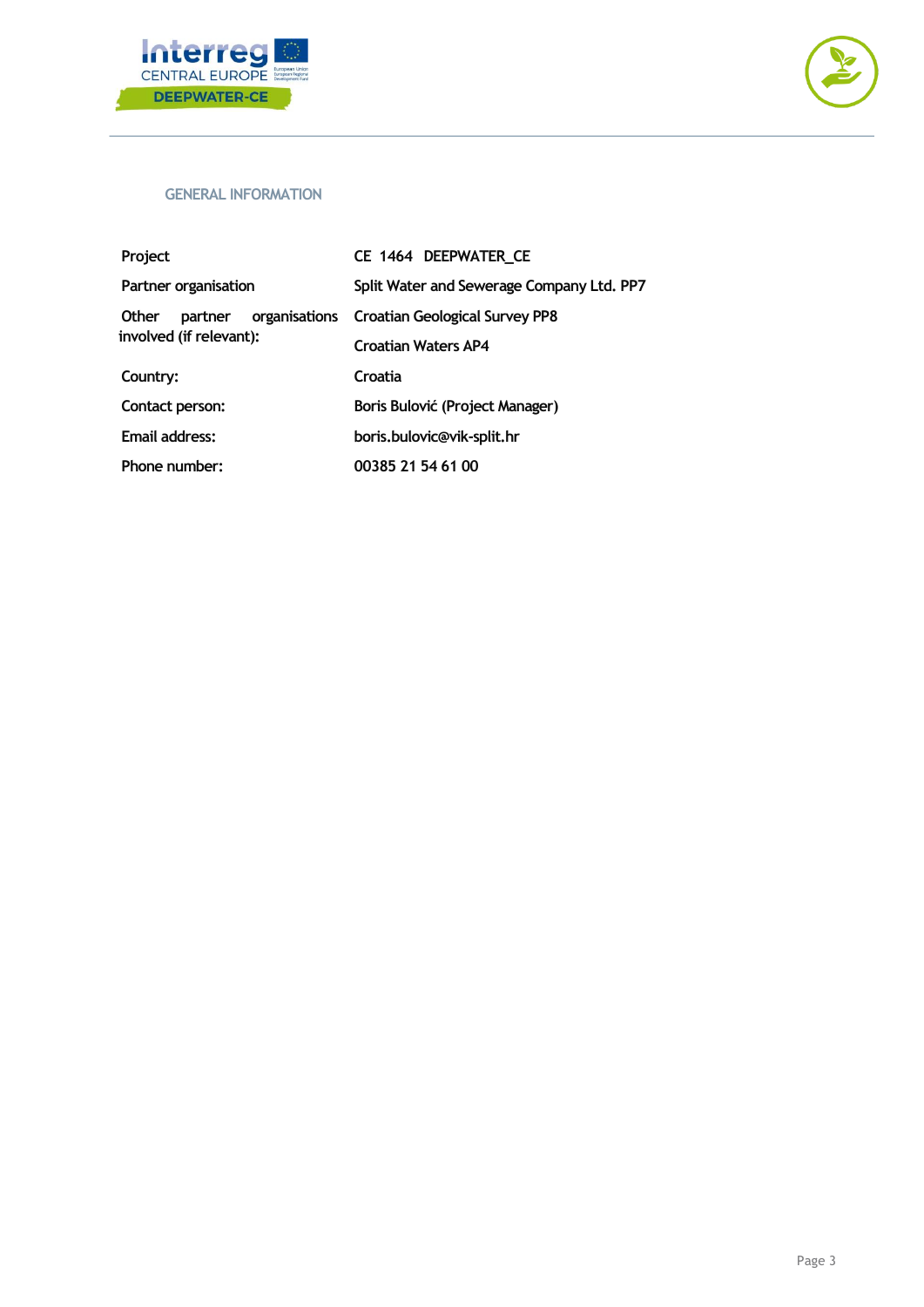



# <span id="page-4-0"></span>**1. BACKGROUND AND APPROACH OF MANAGED AQUIFER RECHARGE SCHEME AND ITS ADOPTION AND / OR INTRODUCTION INTO NATIONAL / REGIONAL LEVEL STRATEGIES, WATER MANAGEMENT PLANS, ETC.**

D.T.1.2.1 "Collection of good practices and benchmark analysis on MAR solutions in the EU" is a thematic report within DEEPWATER-CE WP T1 – Development of transnational knowledge base on the applicability of managed aquifer recharge (MAR) in CE. The report is based on existing research papers from the domain of MAR. Furthermore, this report contains national inputs from five DEEPWATER-CE participating countries – Croatia, Germany, Hungary, Poland, and Slovakia regarding water management, priority issues, and experiences in managed aquifer recharge. It aims to provide a knowledge base for practical and theoretical aspects of MAR operation. However, to cover all existing MAR types, technologies, applied areas, and other particularities would be practically impossible and therefore, this report will focus on the most important topics in order to provide a broader understanding of the MAR concept.

The first part of this report presents a compilation of existing knowledge regarding the concept of MAR. While compiling this chapter, essential literature sources used were:

- Dillon (2005): Future management of aquifer recharge
- Casanova et al. (2016): Managed Aquifer Recharge: An Overview of Issues and Options
- Sprenger et al. (2017): Inventory of managed aquifer recharge sites in Europe: historical development, current situation and perspectives
- Dillon et al. (2019): Sixty years of global progress in managed aquifer recharge

The second part of this report focuses on experiences from existing or ongoing MAR projects from DEEPWATER-CE participating countries. A questionnaire was designed and sent to the participating project partners to provide an overview of national water management and differences between the particular EU countries. The purpose was to pinpoint underlying issues which require a MAR operation as a solution. In order to add value to the knowledge base, national case studies were presented in this report.

This report will also provide a basis for activity A.T1.3 "Capacity building to stakeholders in order to ensure integrated environmental approach on MAR", in particular, D.T1.3.2 "National training sessions on MAR topics and collection of good practices and benchmark analysis".

Managed aquifer recharge (MAR), is a term conceived by the British hydrogeologist Ian Gale, who was the founding co-chair of the International Association of Hydrogeologists (IAH) Commission on Managing Aquifer Recharge from 2002 to 2011 (IAH-MAR 2018a). Managed aquifer recharge refers to a suite of methods that are increasingly used to maintain, enhance and secure groundwater systems under stress. Simplified, MAR is an intentional process by which excess surface water is directed into the ground — either by spreading on the surface, by using recharge wells, or by altering natural conditions to increase infiltration in order to replenish an aquifer. Whereas formerly, the term "artificial recharge", has been used when focussing on augmenting the quantity of recharge, but with much less attention given to managing water quality. The MAR term nowadays describes that both quantity and quality are managed effectively. In spite of a sound knowledge base, implementation of MAR schemes has tended to be localised and geographic expansion has been limited by a lack of understanding of hydrogeology and knowledge of MAR.

The modern history of methods covered by the term MAR begins with two techniques that are prominently represented up to the present day: induced bank filtration and surface-spreading methods. The first reported MAR site in Europe was in Glasgow (UK). The Glasgow Waterworks Company constructed a perforated collector pipe parallel to the Clyde River (Ray et al., 2003) and abstracted bank filtrated water in the year 1810. The idea of naturally filtered groundwater was born and spread to continental Europe. This method was successful at the beginning and many other cities in the UK (e.g., Nottingham, Perth, Derby, Newark; Ray et al., 2002) adopted the idea; thus, the 1860s became the first heyday of naturally filtered water in the UK (BMI 1985). However, many of these early sites experienced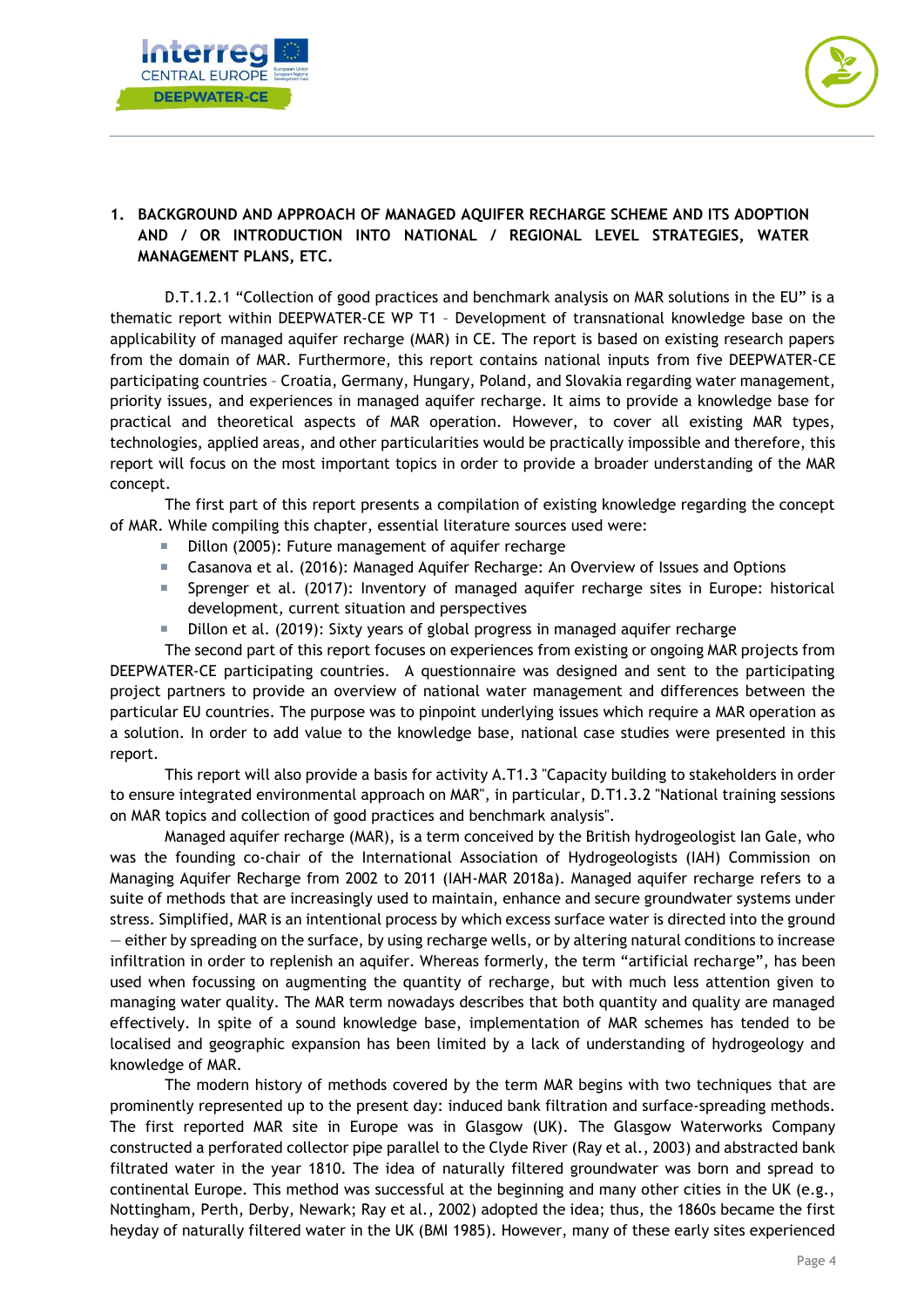



problems with decreasing well performance and had to be abandoned in later years (BMI 1985); nevertheless, the idea of naturally filtered underground water^ was born and spread to continental Europe, and it was soon adopted by cities in the Netherlands, Belgium, Sweden, France, Austria, and Germany. The historical development of MAR in Europe is shown in Fig. 1. Maintenance strategies and clogging aspects are known to be important to consider for MAR practices but were only rarely reported in the available literature for the European historical sites. Presumably, the main issues included turbidity, costly pre-treatments, lack of end-use water monitoring, and uncertainty in aquifer hydraulics. The progressing industrialization in the 19<sup>th</sup> century and the growing population in European cities presented the water suppliers with new challenges. The traditional water supply based on surface water was impaired by increasing contamination from the new industries and improper sanitation. At that time, based on the experiences in the UK, Adolph Thiem proposed the application of riverbank filtration to cope with degrading hygienic surface-water quality and increasing water demand (Sprenger et al., 2017). Research and development of well injection methods began in the 1960s.

The last 60 years have seen unprecedented groundwater extraction, and overexploitation as well as the development of new technologies for water treatment that together drive the advance in MAR (Dillon et al., 2019). The combined availability of deep wells, electric power, and electric submersible pumps radically escalated water withdrawal from aquifers and quickly reduced groundwater in storage. Between 1900 and 2008, 4.500 km<sup>3</sup> of depletion had occurred globally. Alarmingly, the depletion rate is still accelerating, reaching  $145 \text{ km}^3/\text{y}$  between 2001 and 2008 (Konikow, 2011). Although there is considerable uncertainty in estimates of annual groundwater exploitation and recharge, Margat and van der Gun (2013) report annual exploitation of groundwater of ~980 km<sup>3</sup>/y in 2010, which is less than 8% of the estimated global mean natural recharge (which exceeds  $12,000$  km<sup>3</sup>/y; Margat 2008), but nonetheless causes substantial depletion in some areas. It is clear that for sustainable-water-resource utilization, stabilization of storage decline is important and there are only two means of accomplishing this for groundwater: reducing demand (through increased water use efficiency or conjunctive use with other water sources) or increasing replenishment (Dillon et al. 2012).

Due to a wide variety of MAR types, underlying needs and conditions, socio-economical aspects, and all other factors, the concept of sustainability of MAR operation is not easy to define. There are no clear definitions, indicators, or good practices. Several efforts have been made to unite definitions, indicators, and good practices, but no conclusive document has been produced so far. Instead, efforts should be focused on individual case studies, specific guidelines, and the capitalization of existing knowledge (past projects, MAR sites) from various countries and regions. An example of such guidelines is provided by the National water quality management strategy of Australia (Natural Resource Management Ministerial Council, 2009), which addresses various sustainability factors such as:

- selection of recharge methods and areas;
- definitions of non-viable situations or areas;
- $\blacksquare$  legal and institutional framework with proper assessment;
- **F** risk characterization and preventive measures;
- monitoring and verification of water quality and environmental performance;
- operational issues and their management (e.g. clogging).

Access to full document: [http://www.nepc.gov.au/system/files/resources/5fe5174a-bdec](http://www.nepc.gov.au/system/files/resources/5fe5174a-bdec-a194-79ad-86586fd19601/files/wq-agwr-gl-managed-aquifer-recharge-final-200907_1.pdf)[a194-79ad-86586fd19601/files/wq-agwr-gl-managed-aquifer-recharge-final-200907\\_1.pdf](http://www.nepc.gov.au/system/files/resources/5fe5174a-bdec-a194-79ad-86586fd19601/files/wq-agwr-gl-managed-aquifer-recharge-final-200907_1.pdf)

Another set of good examples is provided in the IAH and UNESCO document - Strategies for Managed Aquifer Recharge (MAR) in semi-arid areas (Gale, 2005). Besides water quality issues, hydrogeological settings and control of recharge, methodologies, and institutional issues, the Strategy contains examples of various schemes implemented throughout all continents.

Further efforts are provided by the IAH Commission on Managed Aquifer Recharge (IAH-MAR). Besides organising symposia and workshops, the Commission also sets up working groups regarding various topics, such as clogging, global MAR portal (in association with IGRAC), MAR for sustainable development, economics, and so on. IAH MAR also participates in collaborative research and projects, namely:

■ IGRAC MAR Portal - <https://www.un-igrac.org/ggis/mar-portal>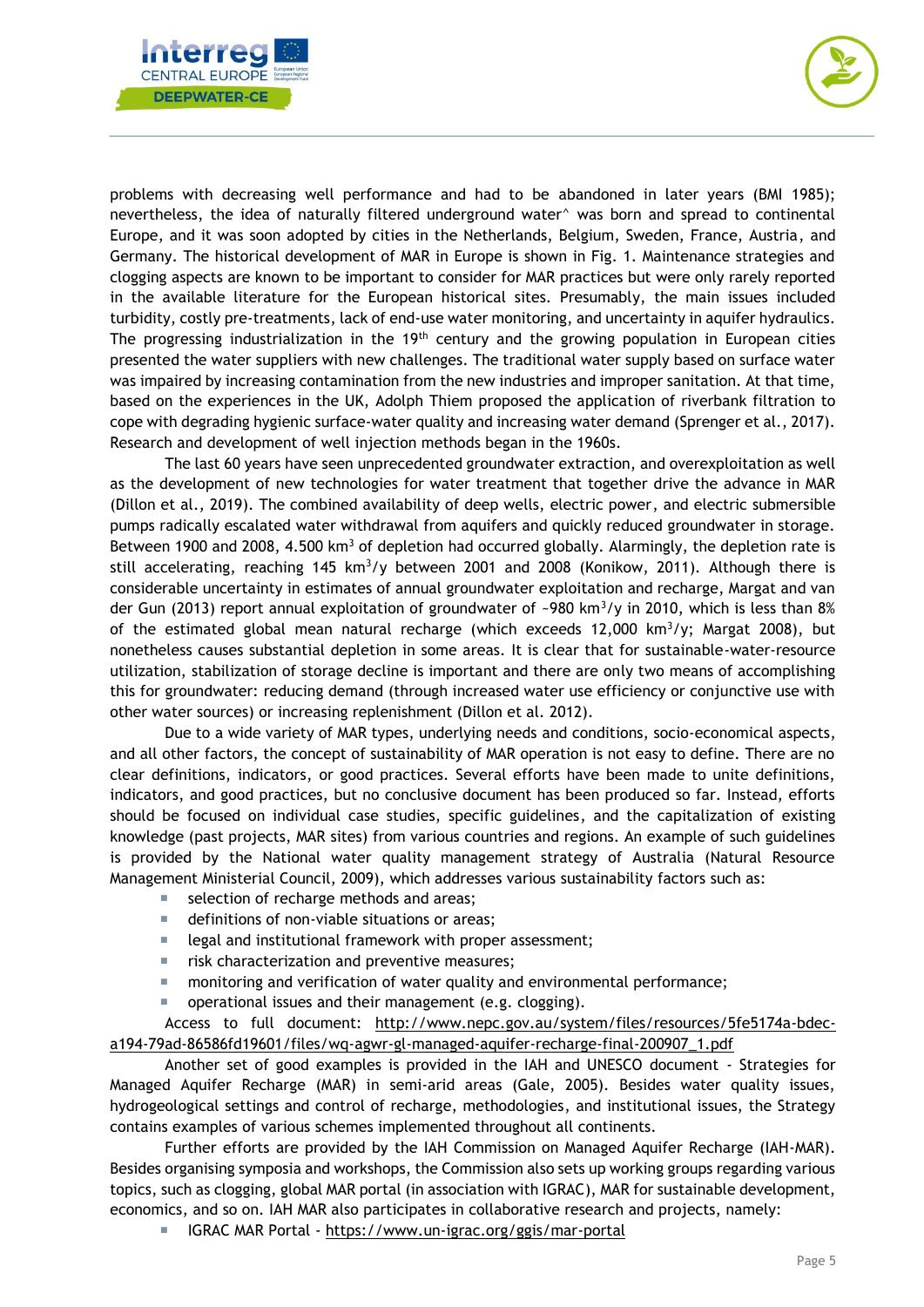



- MARSOL Demonstrating Managed Aquifer Recharge as a Solution to Water Scarcity and Drought,<http://www.marsol.eu/>
- DEMOWARE Innovation Demonstration for a Competitive and Innovative European Water Reuse Sector,<http://demoware.eu/en>
- DESSIN Demonstrate Ecosystem Services Enabling Innovation in the Water Sector, <https://dessin-project.eu/>
- MARVI Managing Aquifer Recharge and Groundwater Use through Village-level Intervention (India),<https://recharge.iah.org/marvi>
- GRIPP Groundwater Solutions Initiative for Policy & Practice,<http://gripp.iwmi.org/>
- Water is essential for life, it is an indispensable resource for the economy, and also plays a fundamental role in the climate regulation cycle. The management and protection of water resources, fresh and saltwater ecosystems, and the water we drink and bathe in is, therefore, one of the cornerstones of environmental protection. This is why the EU's water policy over the past 30 years focuses on the protection of water resources. The last complete policy overview is provided in a document titled the 'Blueprint to safeguard Europe's water resources' (2012) which aims at ensuring the good quality, sufficient quantity, and availability for all legitimate uses of water. Some more recent insight is offered by the fifth implementation report (2019) of the Water Framework Directive (2000), the central piece of environmental legislation concerning European waters.

Directive 2006/118/EC on the protection of groundwater against pollution and deterioration, groundwater used for or intended for future use for the abstraction of water intended for human consumption, as referred to in Article 7 of Directive 2000/60/EC, should, in accordance with Article 7(2) of that Directive, include such measures as are necessary to ensure that under the water treatment regime applied, and in accordance with Community legislation, the resulting water will meet the requirements of Council Directive 98/83/EC of 3 November 1998 on the quality of water intended for human consumption. Those measures may also include, in accordance with Article 7 of Directive 2000/60/EC, the establishment by the Member States of safeguard zones of such size as the competent national body deems necessary to protect drinking water supplies. Such safeguard zones may cover the whole territory of a Member State."

Drinking water protection zones (DWPZs) take up around 19.08% of **Croatia's** territory. Authorities responsible for water management are the **Ministry of Economy and Sustainable Development** - Administration of water management and sea protection and Croatian Waters who cooperate with regional and local government units. Criteria for delineation of DWPZ in intergranular aquifers are groundwater travel time and discharge rate, while in aquifers with fracture and fracturecavernous porosity criteria additionally take into account groundwater flow velocity. In Croatia, there are three defined water protection zones in intergranular aquifers and four in aquifers with fracture and fracture-cavernous porosity. Legislation in Croatia also allows establishing special protected areas in the sense of water protection reserves in the remote and mountainous regions where several DWPZ can be joined together. DWPZ are implemented within the "Terms of use, development, and protection of space" of physical planning documents on the national, regional, and local level. In these documents for each established zone interdictions and protection measures are given, while the borders of zones are implemented in the cartographic representation of plans. According to the Croatian regulations for DWPZ, there are a number of limitations and restrictions in the particular sanitary protection zones. In aquifers with fracture and fracture-cavernous porosity, restrictions are more rigorous than in intergranular aquifers. According to the level of limitations and restrictions, DWPZ are divided into four zones (I-IV) of limitations which include the following activities:

#### **IV. zone**

wastewater discharge without previous treatment,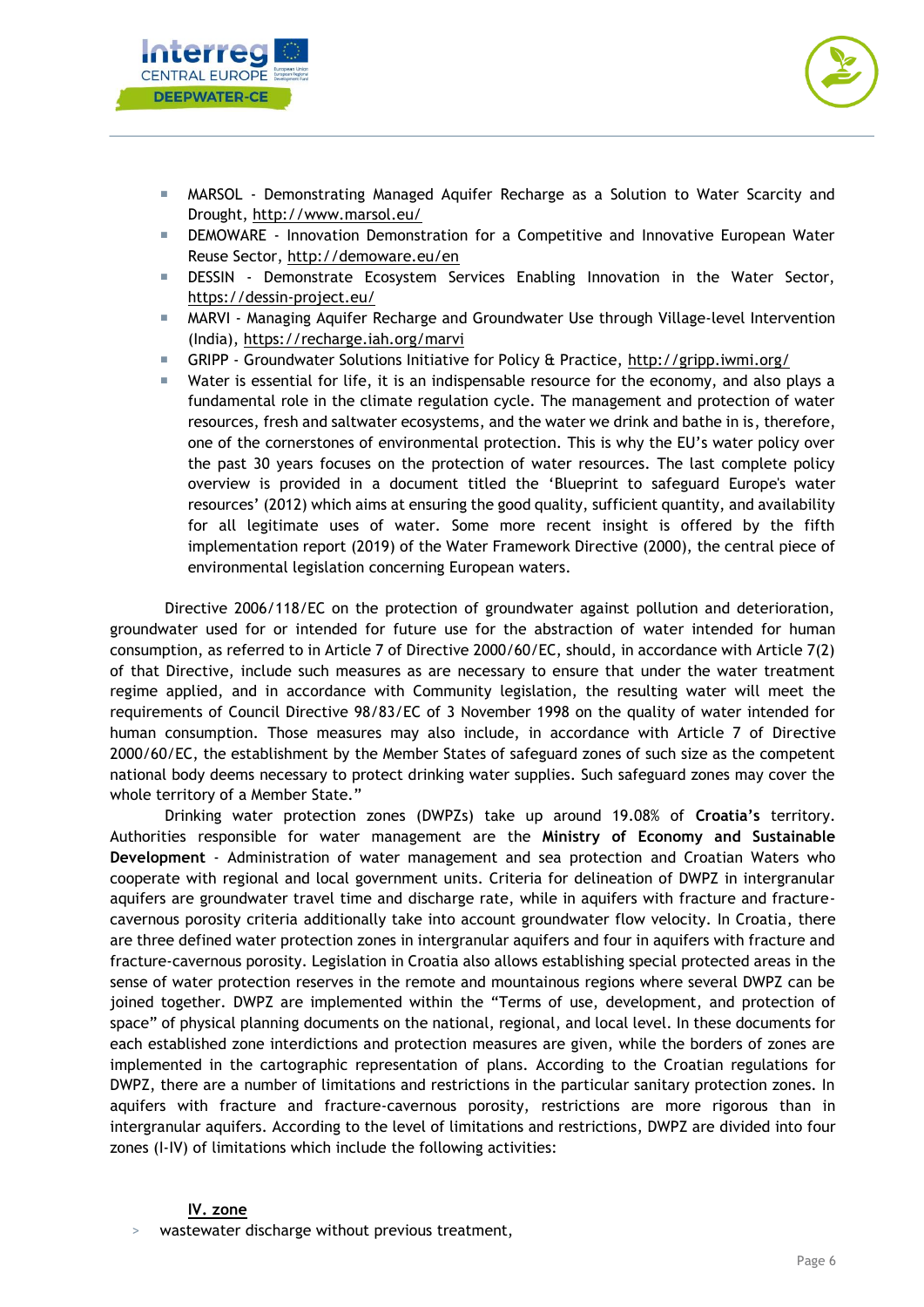



- > construction of production facilities for hazardous substances,
- > construction of facilities for recovery, treatment and disposal of hazardous waste,
- > construction of facilities for storage of radioactive, hazardous or oil-based fuels and materials,
- removal of topsoil,
- use of powder explosives,
- > exploration and exploitation wells, except for water research,

## **III. zone**

- > all prohibitions from zone IV and additionally,
- > temporary or permanent waste disposal,
- > pipeline construction (hazardous fluids),
- > construction of gas stations without proper technical precautions,
- surface of underground mining excluding geothermal and mineral waters,

#### **II. zone**

- > all prohibitions from zone IV. and III. zone and additionally,
- > agricultural production, except ecological (organic),
- cattle production (maximum 20 livestock units),
- the formation of new cemeteries and expansion of existing ones,
- > construction of all industrial facilities that pose threat to water environment,
- forest clear cuts except sanitary cuts,

## **I. zone**

> The first zone is intended to protect all the intake facilities (e.g. springs, wells, drainages, etc.) and the area which directly drains toward these facilities. First zone must be fenced. In the I. zone, all activities except those related to abstraction, conditioning, and transfer of water in the supply system are prohibited.

Furthermore, the DEEPWATER-CE project consortium prepared the handbook, i.e. a **decisionsupport toolbox** for the evaluation of managed aquifer recharge (**MAR**) **suitability**, with the aim of developing an integrated implementation framework for Managed Aquifer Recharge solutions to facilitate the protection of Central European water resources endangered by climate change and user conflict. It includes three major components:

- i. **Climatological selection criteria,** to find out where MAR-schemes are needed or will be needed in the future
- ii. **Geological and hydrogeological selection criteria**, to identify areas where MAR is possible
- iii. The **sensitivity of MAR systems to** sequential and combined effects of **climate extremes**, to evaluate where and how MAR schemes can be applied if extreme climatic situations occur (such as dry or wet periods) as well as the identification of related potential risk

These selection criteria, aimed at identifying potential MAR sites, are portrayed in the form of **checklists** within a toolbox. By applying the selection criteria, suitability maps for MAR can be created. Those can be used prior to field investigations, in order to show the potential of an area or site for MAR schemes (e.g. Sallwey 2019). After a suitable area for MAR application has been identified, further aspects have to be analysed to evaluate the feasibility of MAR schemes. These aspects include, among others, water demand and supply, appropriate technical solutions, and costs and benefits – all of which will be the subject of ongoing project work.

As every MAR solution has its specific requirements or eligibility, checklists containing the selection criteria were categorized by MAR types. For example, the implementation of an induced bank filtration MAR technique is possible only if a river or lake is in proximity. In contrast, well, shaft, or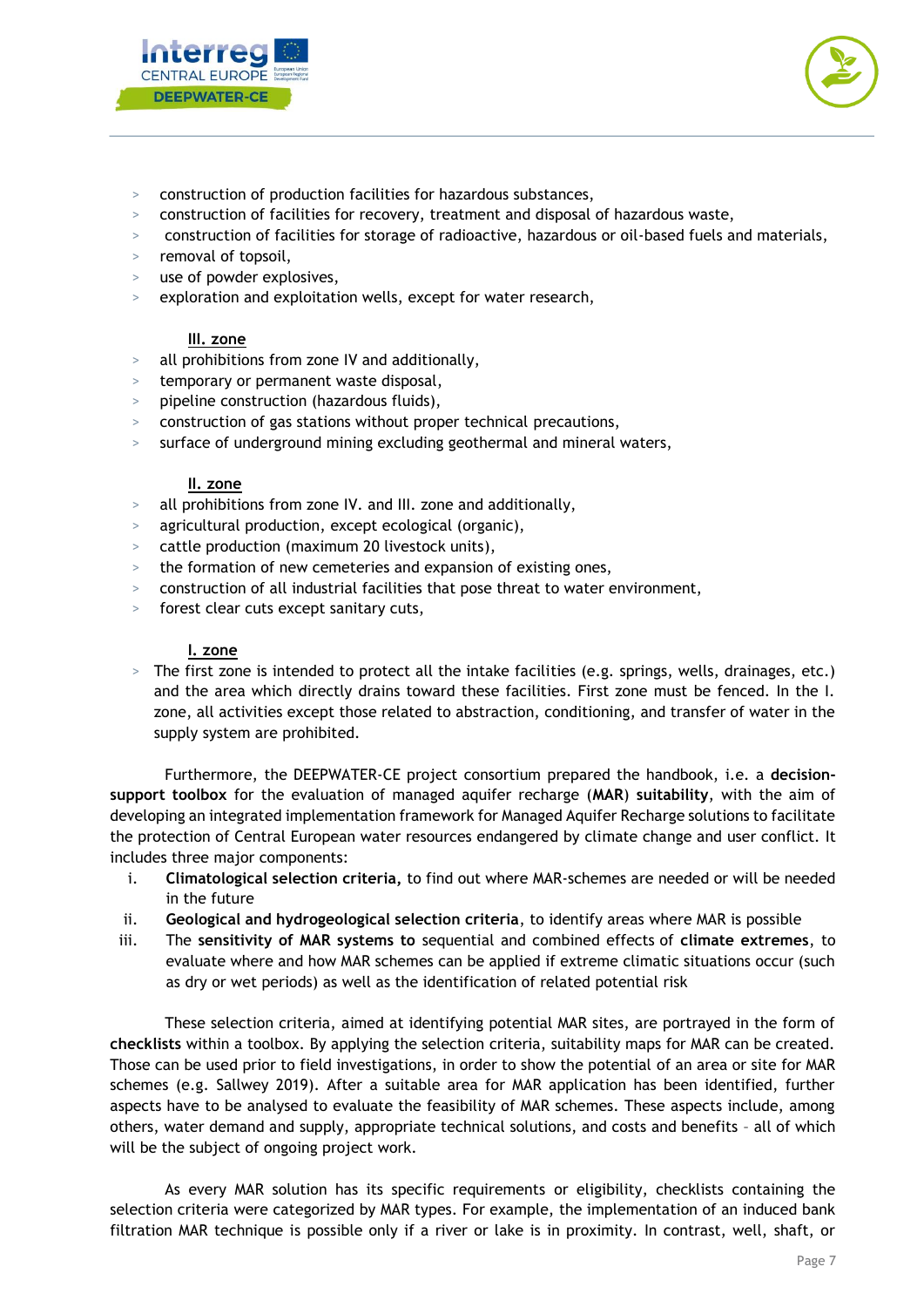



borehole recharge techniques are practically independent of surface water. Since no general selection criteria for MAR can be defined, sets of selection criteria specific to MAR types are developed in this project. Based on the common practice of MAR application in Europe (e.g., Hannappel et al. 2014, BGR and UNESCO 2014, Sprenger et al. 2017) as well as local requirements identified for the project partner countries, **six promising MAR types** are selected for the evaluation:

- 1. Ditches (D)
- 2. Induced river and lake bank filtration (IBF)
- 3. Aquifer storage and recovery (ASR)
- 4. Infiltration ponds (IP)
- 5. Underground dam (UD)
- 6. Recharge dam (RD)

Detailed descriptions of the selected MAR types, and literature reviews that support this selection, are given in the public project report Collection of good practices and benchmark analysis on MAR solutions in the European Union (DEEPWATER-CE-Interreg).

The proposed MAR site selection process is based on the assessment of geological and hydrogeological conditions, current and future (modelled) climate conditions, as well as exposure and sensitivity of different MAR types to climate extremes. In order to find suitable MAR sites in Central Europe, detailed information on geological, hydrogeological, and climatological criteria have to be collected and implemented within geographical information system (GIS) databases. Data availability strongly depends on available measurements from the participating countries, on both national and regional levels.

To meet requirements for data availability, and deal with possible restrictions, a four-step procedure is developed for the decision–support toolbox. The specific steps relate to the scale, while investigations are based on the size of the screening area (different spatial resolution depending on data availability), the specific requirements of the selected MAR types, and the required order of investigations. This toolbox aims at supporting the decision process for implementing MAR systems, with a focus on the region of Central Europe.

To start the initial assessment of MAR feasibility at the designated site, a collection of preliminary information about the pilot site is recommended. The scope of this step shall be to identify, with rudimentary and readily available information, the degree of difficulty of the project and the assessment of whether the pilot site is suitable for the intended scope under the application of reasonable efforts. This shall be done with existing records in archives by the regional governments and also by field surveys. Furthermore, the objective of the MAR application can be addressed at this step, again, as already summarized in the good practice and benchmark report (DEEPWATER-CE, 2020a). It can also be helpful to interact with the general public and stakeholders to investigate their aims and objectives and hence reduce the risk of lack of public or political acceptance (Lyytimäki and Assmuth, 2014).

Therefore, the suggestion is to collect the information about:

- Climatology (precipitation patterns, temperature, evapotranspiration)
- Surface geomorphology, information on the geological history of the area
- Geological and hydrogeological settings
- Hydrological characteristics (catchment area and the drainage network) and existing water quality data.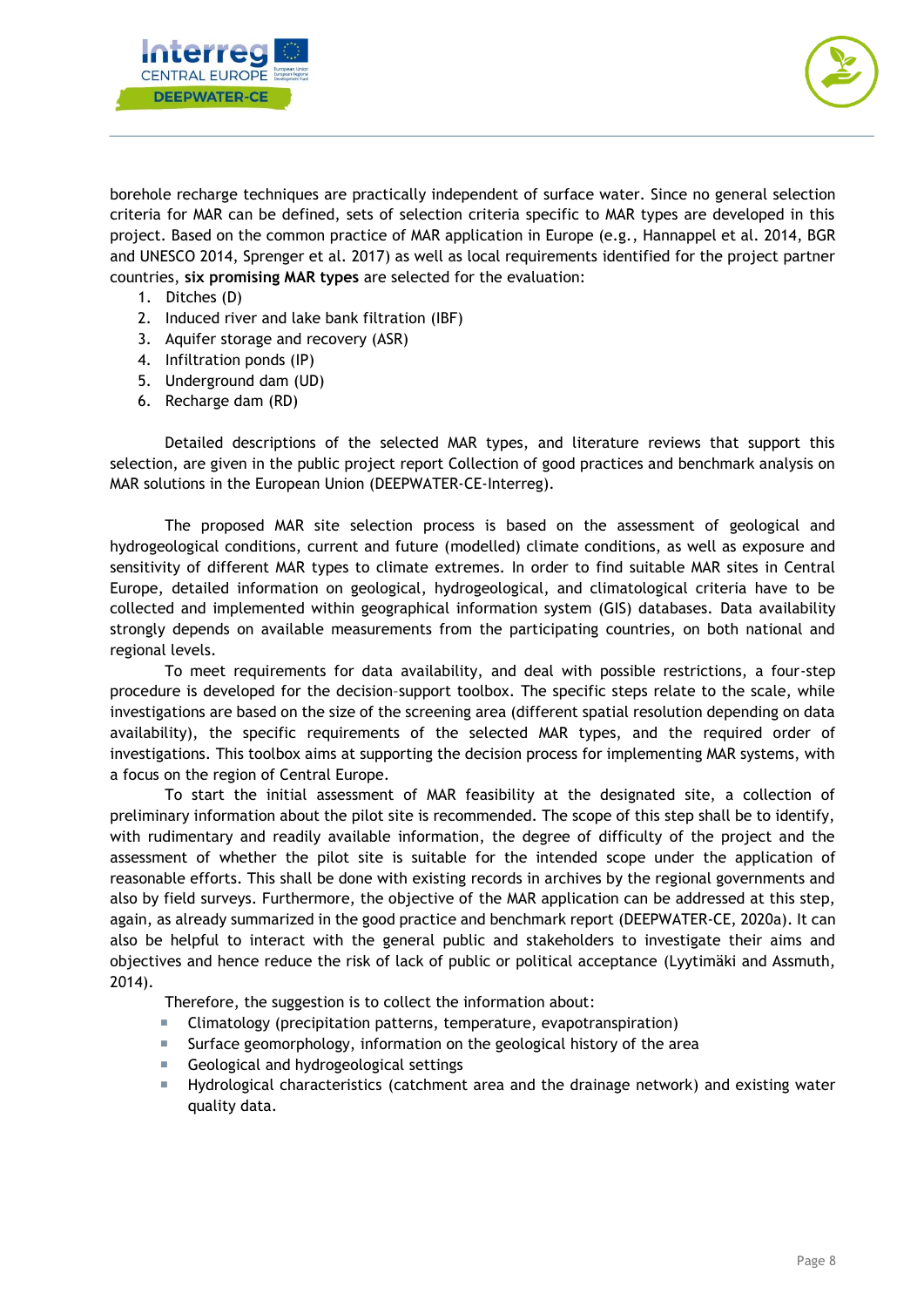



The Australian guidelines on water recycling using MAR (NRMMC–EPHC–NHMRC, 2009) recommend to:

- assess the conformity of the MAR scheme with aquifer and catchment management plans
- $\blacksquare$  talk to the regulatory institutions about the MAR project
- $\blacksquare$  identify if sufficient management capabilities are available (e.g., knowledge of hydrogeology, water-quality management, monitoring).

Maliva (2014) identified different logistical and infrastructure issues that are relevant for the construction, operation, and maintenance of MAR systems. Therefore, it is recommended to analyse:

- Existing water supply infrastructure (including water quantity and quality)
- **Possible linkage with MAR (implement MAR to existing infrastructure)**
- Land availability for MAR infrastructure
- Site accessibility
- Site security
- **Proximity to water and wastewater distribution infrastructure**
- Proximity to electrical power infrastructure.

Based on the collected information, a decision shall be taken about the commencement of the project, and the implementation of pilot site characterization has to be planned.

After having conducted a desktop study (among others, including the collection of available data, the inquiry about regulatory requirements, and the identification of expertise needed for the implementation of the MAR scheme) and having obtained a positive decision about the commencement of the project, further investigation for the planning and implementation of the MAR scheme shall be carried out in form of a site characterization process.

The objectives of the site characterization shall be to answer the question, if

- $\blacksquare$  there are sufficient demand and supply possibilities for water
- the aquifer is suitable for storage and recovery of the required volume of water
- there is sufficient space available to capture and treat the water

The site characterization is followed by the determination of a specific MAR design and the validation of the suitability and efficiency of this planned design with further investigations (i.e. extending information and data that have been gathered from the desktop study) (NRMMC–EPHC–NHMRC, 2009).

To answer these questions and hence identify the feasibility of a site for MAR schemes, the following investigation objectives may be chosen:

- **Aquifer delineation:** Aquifer delineation: **Alternation: Alternation: Alternation: Alternation: Alternation:** Investigation of geological structures and identification of lithological or hydro stratigraphic units in the subsurface (e.g. layer boundaries, aquifer thickness, etc.) in order to map the geometry of the target aquifer
- **Characterization** and a set of the control aquifer and properties: Determination of hydraulic as well as geotechnical and/or petrophysical parameters (e.g. hydraulic conductivity, storability, identification of preferential flow paths)
- **Determination and increment of the series of the groundwater control dynamics:** Measuring or modelling groundwater flow directions, recharge/discharge zones, groundwater abstractions and interaction between surface water and groundwater
- **Determination of groundwater and source water quality:** Investigating chemical composition, dissolved solids as well as geogenic and anthropogenic pollutions
- Indentification and the of the pollution sources: Delineation of pollutant sources (e.g. landfills or old deposits; detection of leakage in sealing systems), detection and identification of pollutants (what and where)
- **Monitoring and System:** The the groundwater system: Monitoring of e.g. water levels, pollutant transport, water quality, etc., in order to identify and quantify temporal (e.g. seasonal) changes in the system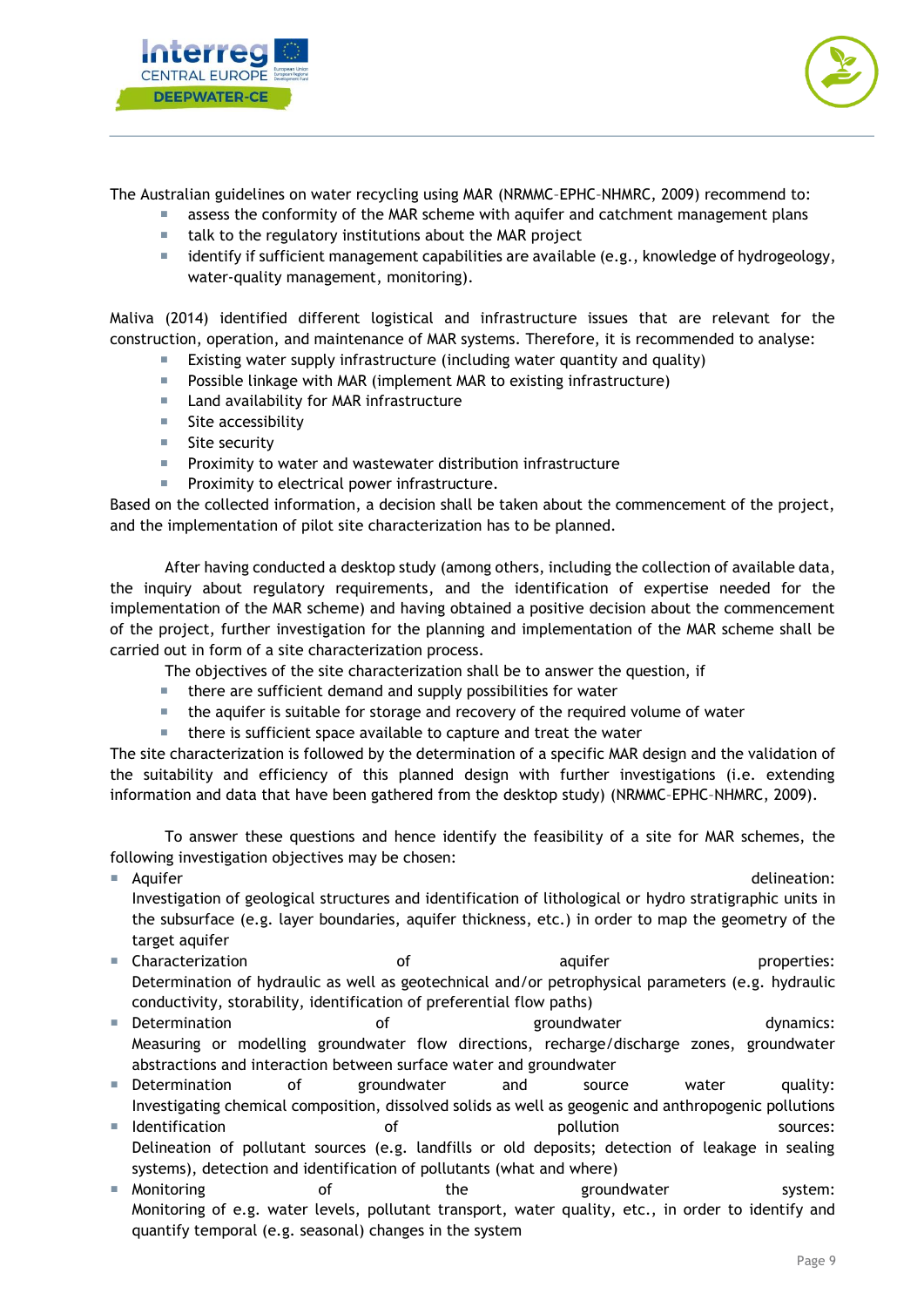



A suite of different methods is most likely applied for the identification of parameters needed for site characterization. Different aspects are targeted, such as:

- Water sources and water quality
- Hydrogeology, aquifer characteristics (including, e.g., storage properties)

In order to characterize the pilot site with respect to water quality (precipitation, groundwater, and surface water) and aquifer lithology, groundwater sampling and borehole analysis are performed to derive the required parameters. The chemical composition of groundwater can also provide information on the groundwater flow system. Possible methods (examples) are mentioned for identifying parameters that could be useful for MAR site characterization. Depending on the research objective, the required sampling scheme and the number of required samples have to be determined. In order to obtain reliable and comparable results from the sample analysis, it is important to stick to a defined sampling methodology.

In Croatia, the pilot area of the island of Vis has been selected. This is a semiarid karst area, which, due to its specificities, is a perfect area for establishing MAR. The available groundwater resources cover the water demand of the domestic population. However, demand increases significantly during the summer due to intensive tourism (by five to as many as six times). Vulnerable and limited groundwater resources, together with increasing seasonal demand and uncertain climate future, make this island an excellent candidate for assessing the suitability of MAR. In addition to increasing tourist activity, there is a strong need for alternative solutions in the water resources management on the island due to increased seasonal demand, climate changes, and high seasonal rainfall variability.

Desktop research results are positive and promising.

The concept of applying the MAR scheme on the island of Vis is primarily focused on the two most promising methods: the infiltration pond method and the aquifer storage and recovery (ASR) method.

The island of Vis is suitable for the application of MAR according to all the criteria that are analysed in detail in the desktop analysis *(document D.T3.6.1 Report on the Desk Analysis of the pilot feasibility study for MAR deployment in fractured and karstified aquifers located in semiarid karst areas- https://www.interreg-central.eu/Content.Node/DEEPWATER-CE.html-)*.

Furthermore, there are other particularities of the island of Vis that make it an excellent pilot area for the implementation of the MAR pilot project in the Republic of Croatia:

- There is a significant water supply problem on the island, which cannot be solved with classic solutions (connecting the island to another water supply system), i.e., the classic solution is not necessarily the most optimal. The island of Vis is located 44 km from the nearest mainland point (Vinišće on the Trogir coast) and 53 km from Split.
- The island of Vis has its own water resources in karstic aquifers. The water level is often dangerously low in the summer months, which leads the island's water supply system to the risk of water salination. Therefore, existing aquifers need to be protected, whereby managed aquifer recharge (MAR) is definitely an option that needs to be explored.
- In the summer months of 2019 (this is the year with the highest annual water consumption on the island), the extraction of water from the existing aquifers achieved the maximum amount of water currently available on the island.
- The island's future development (mainly tourism) depends on providing additional quantities of drinking water available. On the island of Vis, there are continuous investigations to find new sources of drinking water. Connecting to the mainland water supply system is extremely expensive.

The Korita wells (5 active wells, maximum pumping quantity is approximately 42 l/s) supply the entire island of Vis. Therefore, in this pilot study, the whole island of Vis is defined as a pilot area. The Korita well field is located in the central part of the island of Vis. The Korita pumping site is conveniently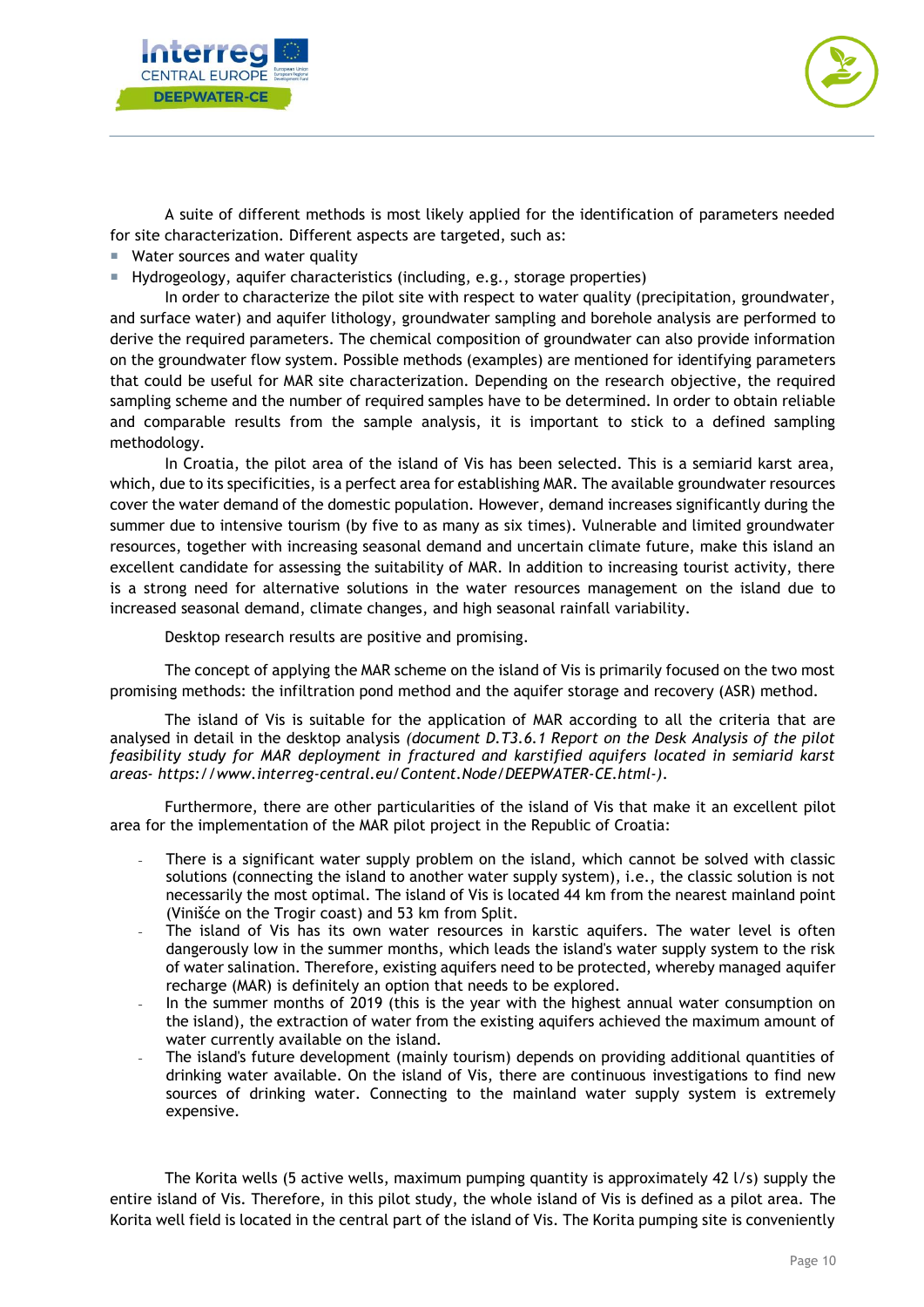



located in terms of having enough land availability on-site for the potential construction of an accumulation structure, which would be utilised as a source of water for MAR. Furthermore, the availability of essential infrastructures such as roads, telecommunications, electrical power, and water distribution, and a high degree of security in terms of potential pollution sources are secured. This makes this site potentially very suitable for the application of the proposed MAR scheme.

The main pillars of the MAR policy environment are the regulatory framework, the institutional framework including stakeholders, good practices, and public awareness, which need to be established and harmonized for any MAR applications (Figure 1) as a useful tool for integrated water resource management.



Regulation is required in order to control activities that might influence the quantity and quality of water resources which are the inherent components of the MAR scheme. This should be harmonized with different national environmental strategies. Due to the different vulnerability and allocation limits for water resources, recharge and recovery water for MAR are proposed to be managed separately.

The general governing instruments of the regulations are the EU Directives and EU Framework Directives, which are adopted in the national legislations of the CE countries and can relate to the different elements of MAR applications (Figure 2). The national or regional legal instruments are provided by laws and acts, government decrees, and ministerial decrees for regulation and implementation. The basic tools for the implementation of the EU Directives are the main national strategies (eg. Climate Strategy, Water Strategy). An overview of the legislation in the project partner countries has been carried out within the frame of the DEEPWATER-CE project (DEEPWATER-CE, 2021a).

The institutional arrangements for the management of MAR applications and water resources should bring clarity to the roles and responsibilities of the national and/or regional institutions responsible for water resources. The structure of the organizations with responsibilities for both surface and groundwater have to ensure a univocal background for the implementation of regulations and water resource management. This also comprises the financial actors, operators, and the authority for monitoring a MAR project. The problem of groundwater management receiving inadequate attention under this arrangement needs to be addressed in most CE countries.

In order to achieve wider applicability of MAR in CE, the integration of objectives and measures for the use of MAR systems into each country's strategic planning documents, in particular into the documents of water management, river basin management plans, and climate adaptation, is needed. It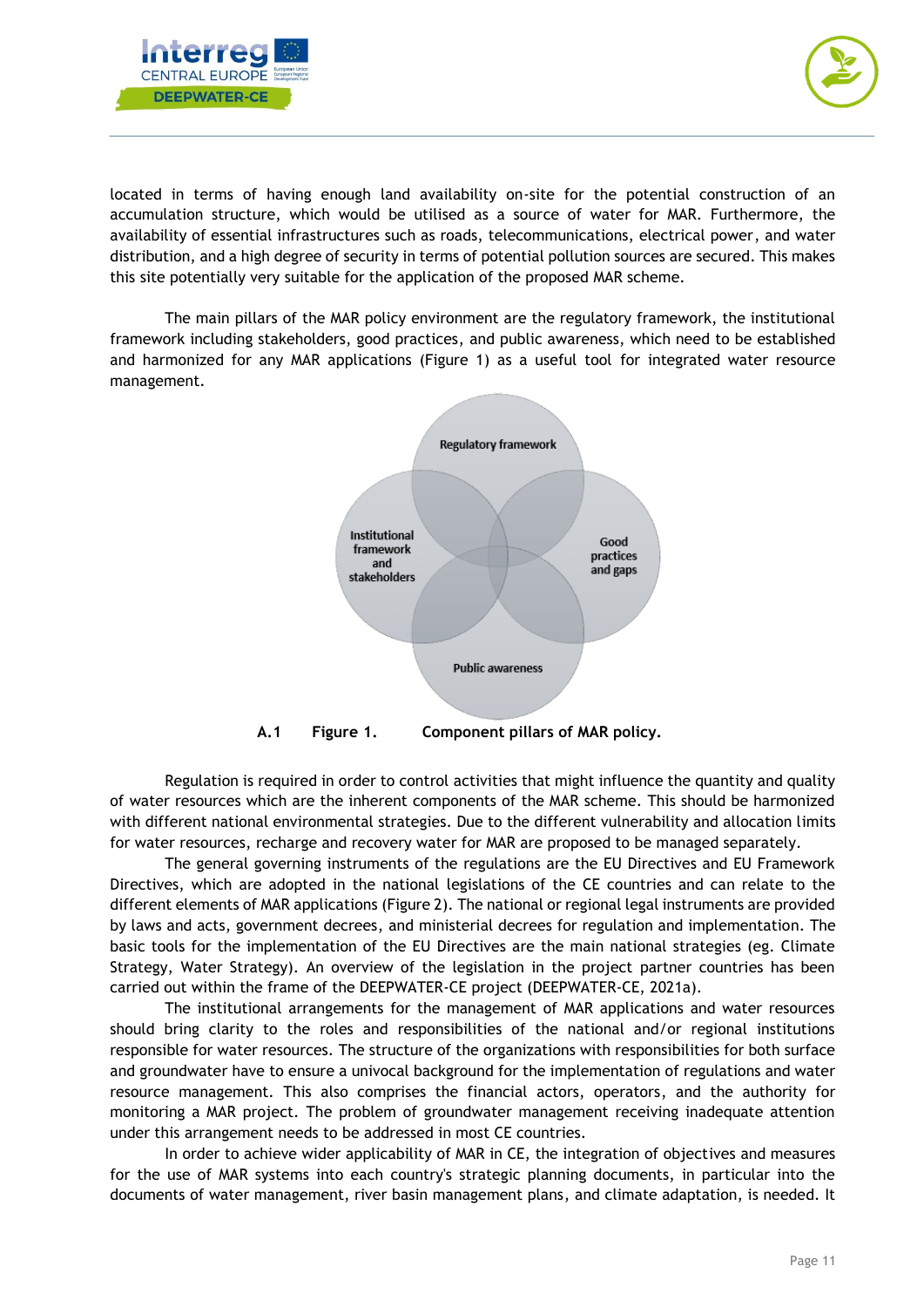



is advised to define it both on local and on regional levels. In total, five key issues are identified in this document for which policy recommendations are proposed and a short rationale is given.

## *Issue 1: Elaboration of a strategy on MAR applications.*

#### *Recommendation:*

• Integration of the objectives and measures for the use of MAR systems into each country's strategic planning documents, in particular the documents on water management and climate adaptation.

A "National Strategic Plan for the application of MAR systems" should be prepared, which will cover the entire life cycle of a MAR scheme, including its sustainability, and risk assessment.

#### *Rationale:*

In order to provide a profound basis for the implementation of MAR solutions into legislation, the complexity of the issue needs to be accounted for. National strategies and action plans outline the strategic framework, help to establish a planning process, identify priorities, promote effective management and drive implementation of MAR schemes on a longer time scale and in a possibly wider context. They are not binding legally, though are considered important to succeed in legislation. Strategic planning should be objective, evidence-based, as much as possible, should provide a clear vision, give a forecast and compare alternative scenarios and solution possibilities.

It is suggested to set up a special working group of experts in hydrogeology, economics, and risk analysis to contribute to the preparation of national MAR strategies/action plans, as is in the case of the Water Safety Plans, for example.

#### *Issue 2: Regulations on MAR in a comprehensive way*

#### *Recommendation:*

- A detailed system of regulation and licensing of MAR methods should be established.
- The regulatory and licensing specifications for the implementation of MAR systems differ from country to country, which must be considered during this process.
- Direct and indirect incentives should also be developed.

## *Rationale:*

Development of regulations that cover the entire life cycle of MAR activities, sustainability, and risk assessment. Regulations on water accessibility through the MAR system, entitlement, traceability, and obligations and conditions of water use should be established. The regulations for the implementation of MAR systems differ from country to country, which must be considered during this process.

Water price policies should also reward sustainable water management solutions and sanction non-sustainable solutions. Additionally, each specific sector needs direct incentives to speed up the investments.

Financial assets and resources have to work on the principle of user/polluter pays.

According to the WFD, the poor status of groundwater chemical status can be caused not only by pollutants but also by a trend change in natural background values, e.g. easily accessible in a saline area with long-lasting surface water replenishment. Therefore, the scope of the regulation should be extended to all types of discharges in addition to those containing potentially polluting substances. However, it is worth restricting the scope of the regulation according to the amount of water leaked.

MAR systems shall be installed based on extensive, detailed examination, monitoring, and experimental testing of the local conditions.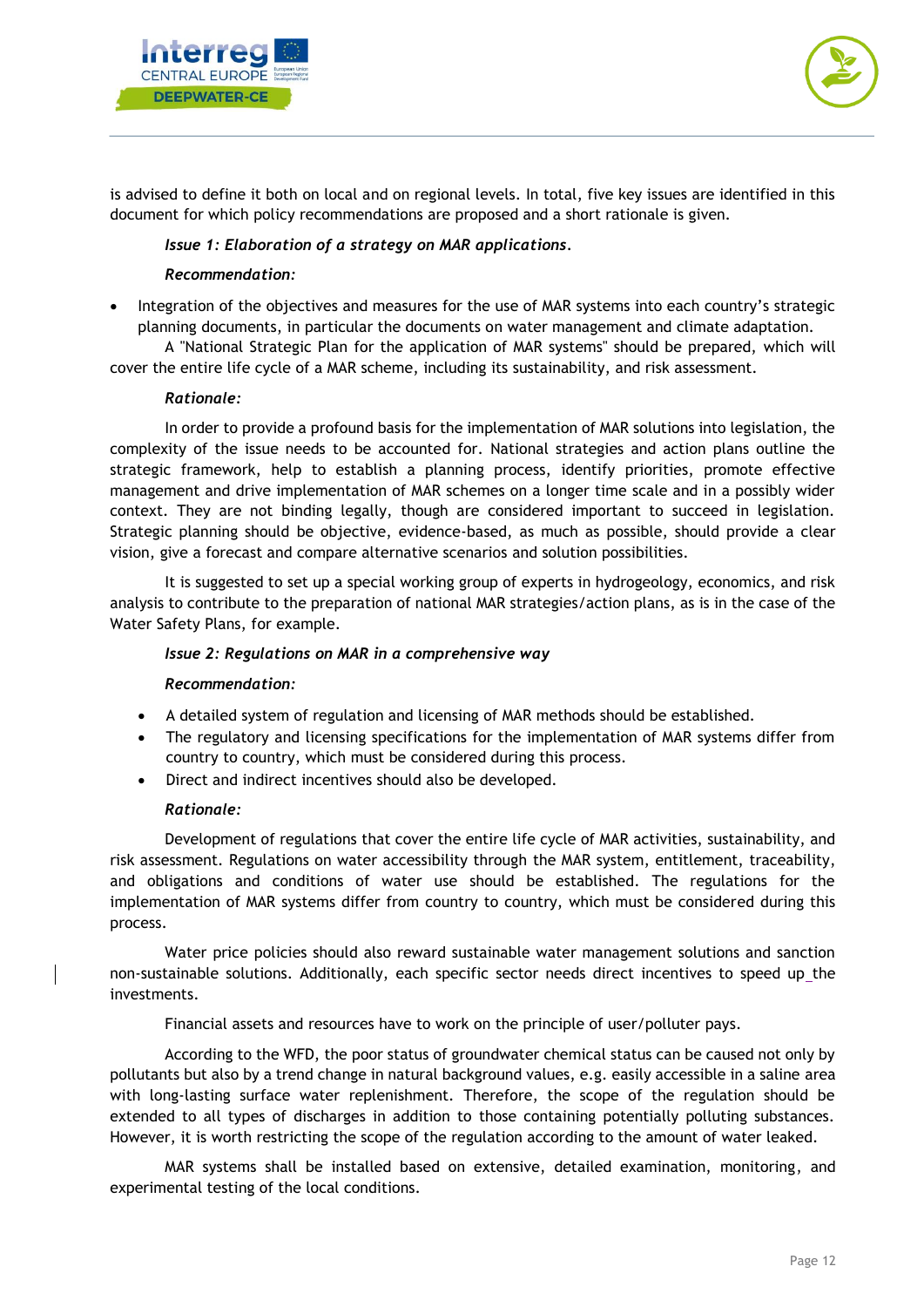



## *Issue 3: Suggestion of MAR incorporation into executive documents (River Basin Management Plans)*

## *Recommendation:*

- It is necessary to include the review of the applicability of MAR methods in the River Basin Management Plan (RBMP) revisions, especially in regions exposed the most to the negative effects of climate change and in the water bodies with poor conditions or at risk of contamination, as an important tool for integrated water resources management.
- Potential areas for the implementation of MAR systems can and should be determined based on the environmental assessments of the River Basin Management Plans.
- MAR systems can be installed based on extensive, detailed examination and experimental testing of the local conditions.
- During the construction of dams and reservoirs for any purpose, the possibility of unintentional groundwater recharge in the vicinity of these facilities should be evaluated to minimise evaporation and leakage.
- Focus on the design of effective monitoring of selected indicators during the operation of the MAR systems (e.g. physical-chemical properties of source water, surface water, and groundwater levels, injected yields, water treatment parameters, etc.), and regular evaluation of obtained data during the lifespan of the MAR system.

## *Rationale:*

- The poor quantitative status of groundwater bodies is caused by groundwater overexploitation (abstracted water amount exceeds the recharge in a long term). River Basin Management Plans formulate measures for the protection of surface and groundwater-dependent ecological systems and sustainable water uses. However, groundwater systems are characterized by slow processes, therefore groundwater levels will not necessarily rise as a result of the above measures and the groundwater-dependent ecosystem will not regain an adequate amount of available water. Thus, MAR systems are suggested to be applied, in order to increase the amount of groundwater that can be extracted without further deteriorating groundwater bodies with poor quantitative status. Improvement of groundwater quality status is also a slow process, in which MAR systems can play an important role.
- MAR-specific measures should be incorporated into RBMPs.
- At present, MAR is not a supported activity to protect groundwater. In the context of groundwater vulnerability, this could be completely ruled out in some areas but permissible in others. This measure is also in the interest of surface waters.
- Indicators of the measures can be e.g.: rising groundwater levels, the quantitative status of the groundwater body, amount of wastewater recovered, amount of water replenishment, and groundwater ecosystem assessment.

# *Issue 4: Improving information on applicability and implementation of MAR for decision making*

## *Recommendation:*

• It is necessary to promote MAR solutions in the water sector via River Basin Management Plans (e.g. to include MAR schemes in RBMP´s revision)

*Rationale:*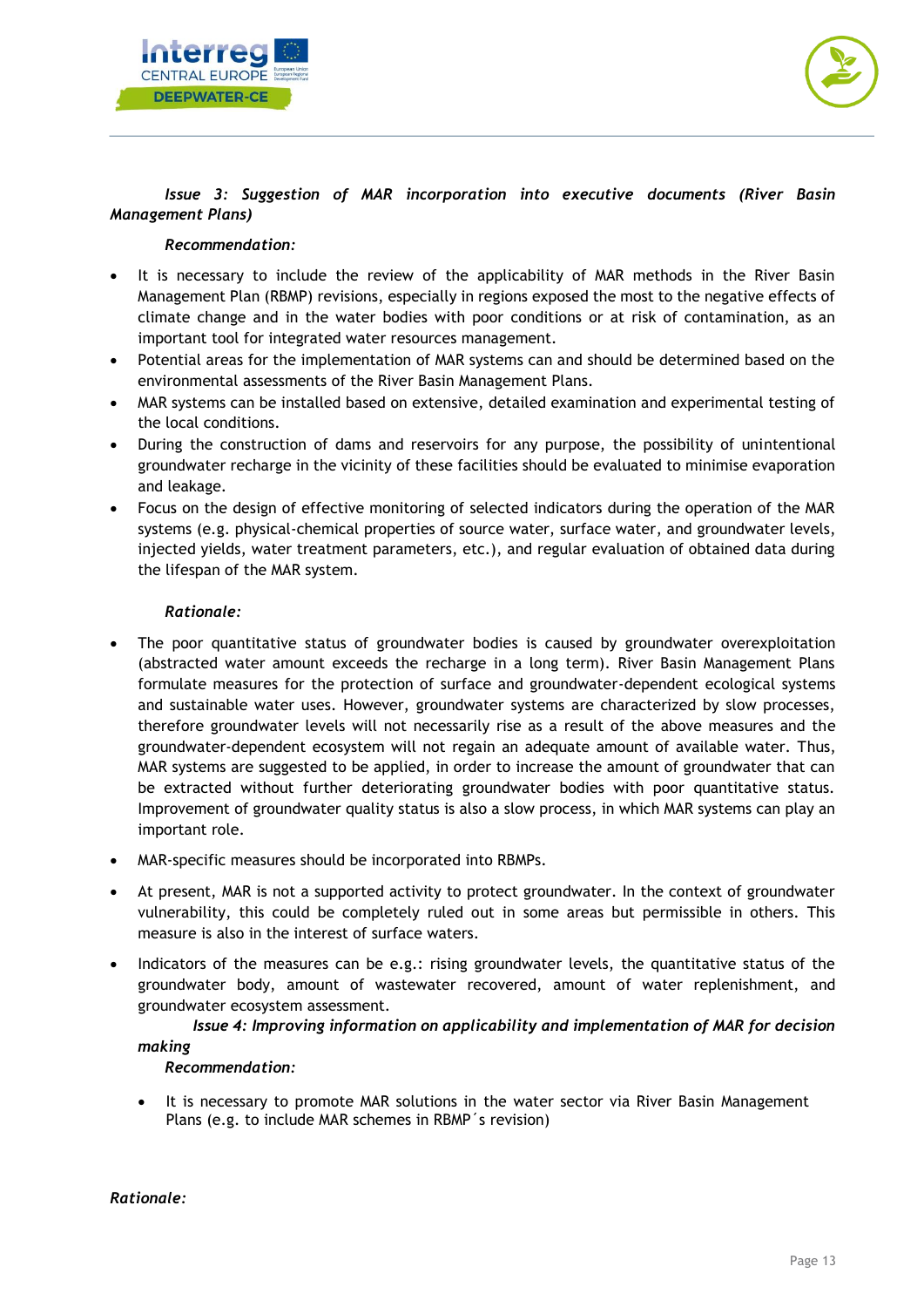



• MAR has a vital role in managing the reduction of vulnerability and enhancement of resilience to the effects of climate change. In order to tackle these challenges, the understanding of the impacts, vulnerability, and risks needs to be strengthened through data collection, monitoring, analyses, and assessment. For the sustainable management of the available resources among competing users and also to ensure safety, promoting environmental assessment, screening, and experimental testing of local conditions are needed.

## *Issue 5: Education of professionals and public awareness-raising on MAR applications*

## *Recommendation:*

• The National Strategic Plans and the benefits of MAR systems must be disseminated to society, educational organisations, decision-making organisations, NGOs, and other relevant authorities. The engagement of the experts, as well as water and climate research-related institutes should be increased.

# <span id="page-14-0"></span>**2. VISION OF ACTION PLAN**

The term 'Action Plan' in water management refers to an agreed policy document that identifies political, legislative, and institutional reforms and investments needed to address water and environmental issues. The purpose of the Action Plan (AP) is to provide a framework for joint transnational management of MAR in Central European countries as they address key challenges and seize opportunities for sustainable development and use of aquifers in Central Europe in future hazardous scenarios caused by climate change and overexploitation trends. The vision of this AP is to achieve water security and sustainable socio-economic development in Central European countries through joint research and management of MAR implementation.

In Croatia, similar to many countries in the EU, MAR is not included in water-related legislation (e.g. River Basin Management Plan). Due to this fact, its investigation, focus, and potential implementation as significantly hindered. Despite the relatively abundant water resource of high quality, its distribution in Croatia is not uniform. Significant water stress, from the perspective of quality and availability, is present in the coastal and island's areas. Most significant stressors include overexploitation of the aquifers, urban or agricultural pollution, seawater intrusions, or user conflicts. To achieve resilience and sustainability in groundwater exploitation, integrated management of water resources including MAR offers the highest potential. Solutions should be specifically tailored to meet the site-specific requirements. By drafting, promoting, and adopting this AP, MAR solutions gain increasing attention which can solve emerging or existing issues related to water management in specific areas. Additionally, due to the increasing technological potential and ever-increasing knowledge, the risks and environmental impact related to MAR implementation can be detailed, managed, and ultimately, mitigated. Therefore, MAR solutions represent holistic, sustainable, safe, cost- and environmentally friendly solutions to augment water quality or quantity. An added value of this AP is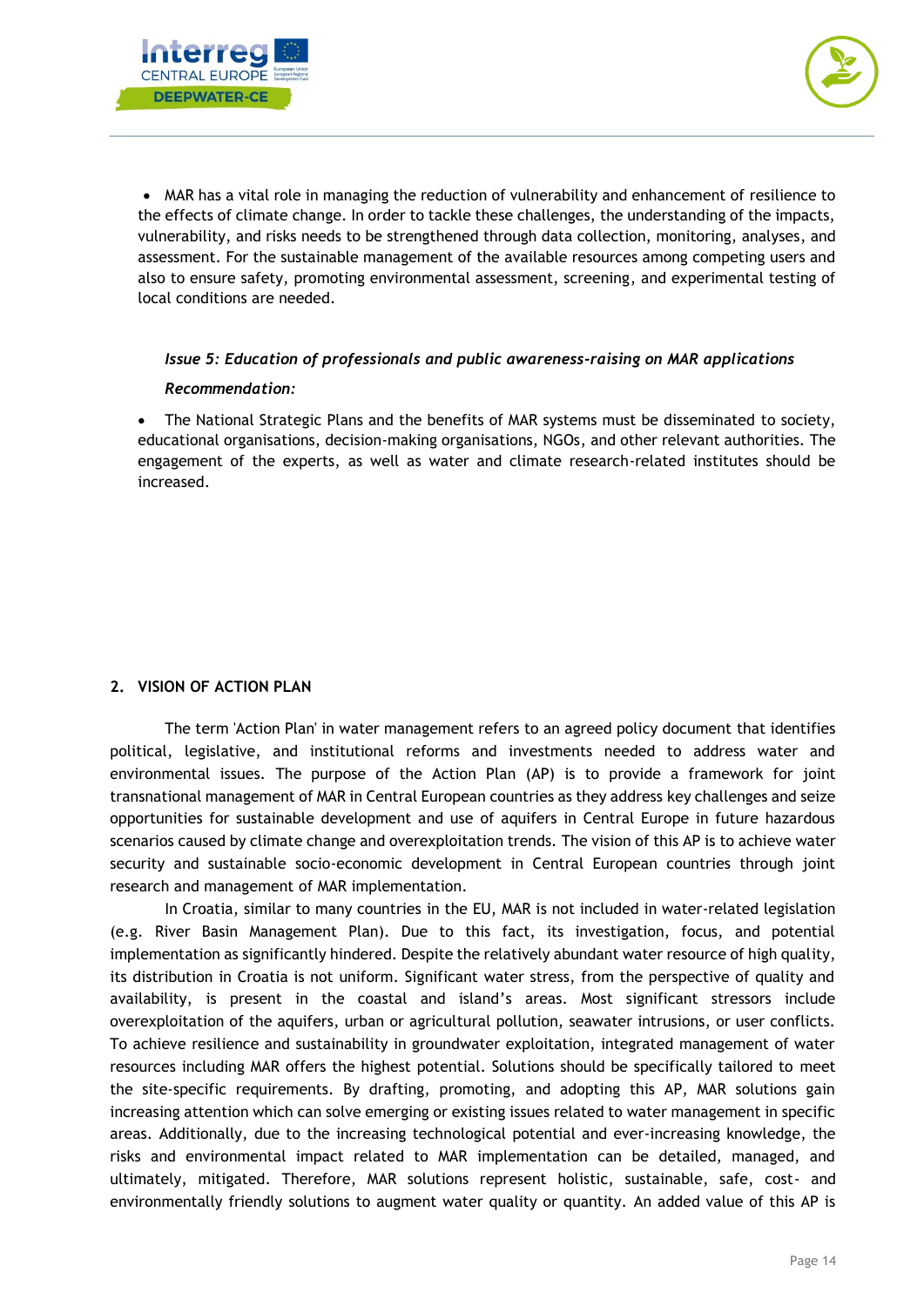



bridging the gap between the scientific community (researchers), policymakers (local, regional, and national bodies), and infrastructure providers (end users, i.e. water suppliers).

# <span id="page-15-0"></span>**3. OBJECTIVES, PRIORITIES, TIMELINE AND POTENTIAL FUNDING PROGRAMME OF ACTION PLAN, NECESSARY INSTITUTIONAL BACKGROUND**

Objectives, priorities, and actions were used to define activities that contribute to achieving the vision and addressing key issues in the AP. Actions were identified by articulating a set of objectives, priorities, and requirements, as shown in Table 1. This resulted in an initial list of actions that fall under a range of priorities. The objectives articulate broad, overarching categories for coordination, while the priorities provide more specific aims that contribute to addressing the objective. The actions provide concrete implementation steps to achieve each priority.

| Objectives     | $\frac{1}{2}$<br>Priorities      | Actions                                  |
|----------------|----------------------------------|------------------------------------------|
| Adoption of AP | Guideline for individual quality | Implementation of these standards in     |
| in Croatia     | parameters for aquifer recharge  | national legislation like Water quality  |
|                | in Croatia                       | standards in special chapter for         |
|                |                                  | groundwater in case for aquifer          |
|                |                                  | recharge                                 |
| Adoption of AP | Identified areas with problems   | Study                                    |
| in Croatia     | of quality and quantity and      |                                          |
|                | acceptable solution with MAR to  |                                          |
|                | improve quality or/and quantity  |                                          |
|                | status                           |                                          |
| Adoption of AP | Pilot area with solution of MAR  | Study                                    |
| in Croatia     |                                  |                                          |
| Adoption of AP | Proposal for MAR like measure    | Proposal for measure in River basin      |
| in Croatia     | in RBMP to improve quality or    | management Plan                          |
|                | quantity status                  |                                          |
| Adoption of AP | Identification of areas with     | Analyses of available data<br>and        |
| in Croatia     | problems regarding<br>water      | literature for the specific area.        |
|                | quality and quantity             | Multidisciplinary investigations and     |
|                |                                  | characterization<br>site<br>(geology,    |
|                |                                  | hydrogeology,<br>hydrology,              |
|                |                                  | geochemistry, microbiology, climate).    |
|                |                                  | Definition of the underlying problem.    |
|                |                                  | Definition of the desired outcome of     |
|                |                                  | MAR: improved quality/quantity, or       |
|                |                                  | other environmental benefits (e.g.       |
|                |                                  | aquifer remediation). Definition of      |
|                |                                  | benchmark conditions (e.g. water         |
|                |                                  | quality guidelines).                     |
| Adoption of AP | Establishment of working groups  | Definition of responsibilities and       |
| in Croatia     |                                  | establishment of working groups,         |
|                |                                  | consisting of operators (e.g. water      |
|                |                                  | suppliers), researchers, decision-       |
|                |                                  | makers (e.g. water management,           |
|                |                                  | local, regional or national structures), |

Table 1 Objectives, priorities and actions of AP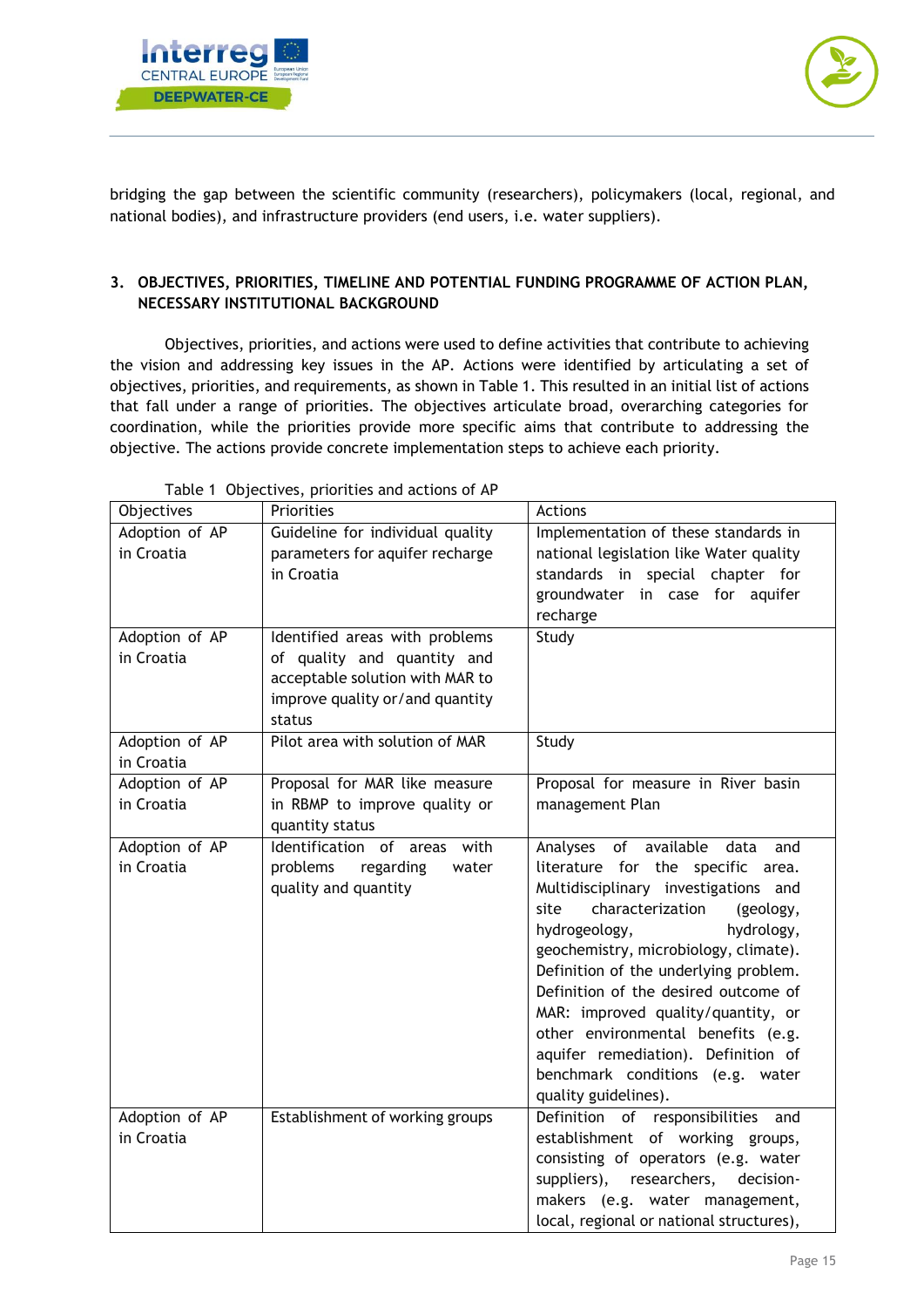



|                              |                                                                                         | and financial bodies (domestic or EU<br>funded).                                                                                                                                                                                                                                                                                                                                                                                                                                                                                                                                                 |
|------------------------------|-----------------------------------------------------------------------------------------|--------------------------------------------------------------------------------------------------------------------------------------------------------------------------------------------------------------------------------------------------------------------------------------------------------------------------------------------------------------------------------------------------------------------------------------------------------------------------------------------------------------------------------------------------------------------------------------------------|
| Adoption of AP<br>in Croatia | Development of a conceptual<br>model for MAR implementation                             | Based on exhaustive data acquired in<br>Objective 1, the conceptual model<br>with the selection of appropriate MAR<br>techniques is carried out, including<br>definition<br>of<br>the<br>required<br>construction works related to the<br>infrastructure.                                                                                                                                                                                                                                                                                                                                        |
|                              | Verification<br>of<br>project<br>feasibility                                            | Project feasibility is demonstrated by<br>applying<br>risk<br>assessment<br>methodology, cost-benefit analysis,<br>environmental<br>and<br>impact<br>assessment.                                                                                                                                                                                                                                                                                                                                                                                                                                 |
|                              | Funding of the project                                                                  | Finding and securing a funding source<br>(EU, national, or private funding).<br>Public procurement and contracting<br>of infrastructure and construction<br>work.                                                                                                                                                                                                                                                                                                                                                                                                                                |
|                              | Construction<br>of<br><b>MAR</b><br>infrastructure                                      | works<br>On-site<br>and<br>construction,<br>following<br>principles<br>of<br>nature<br>conservation.                                                                                                                                                                                                                                                                                                                                                                                                                                                                                             |
|                              | of<br><b>MAR</b><br>Operation<br>the<br>infrastructure and monitoring of<br>performance | Active MAR facility, accompanied by<br>strict monitoring activities. High-<br>resolution (preferably in real-time)<br>monitoring of pre-defined<br>water<br>quality parameters.                                                                                                                                                                                                                                                                                                                                                                                                                  |
|                              | Verification<br>of<br><b>MAR</b><br>infrastructure performance                          | Verification<br>of<br>successful<br>performance of MAR facility, e.g.<br>achievement<br>quality<br>of<br>water<br>standards, recovery rate (ratio of<br>injected vs. recovered water), or<br>other environmental benefits. If the<br>desired goal is not met (as defined in<br>step 1), modifications of the MAR<br>other<br>influential<br>technique<br>or<br>parameters are necessary. If MAR<br>exhibits low performance (in the<br>technical or economic sense) or<br>deteriorates any component of the<br>natural system (e.g. groundwater<br>body), cessation and decommission of<br>work. |

# <span id="page-16-0"></span>**4. EXPECTED RESULTS AND TRANSFERABILITY**

Despite the lack of guidance documents or higher-level strategies on the EU level, the new River Basin Management Plan (RBMP) in Croatia and in similar karst areas in EU, should include MAR.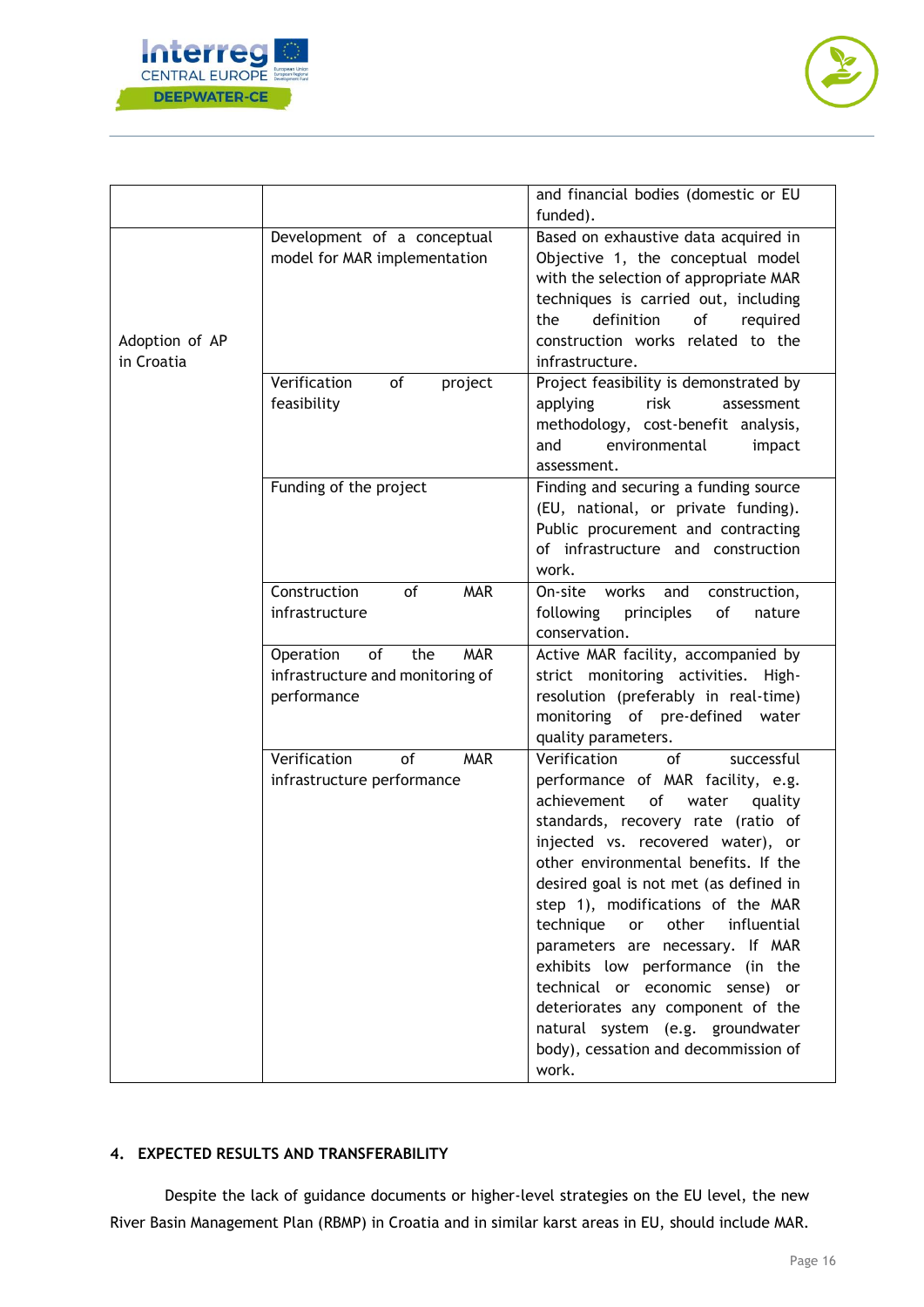



MAR can also be a tool for the management of water quality or to achieve better quantity status in groundwater bodies with such problems. The 2007 Communication on Water Scarcity and Droughts stresses that appropriate measures should take account of a 'water hierarchy', which emphasizes the need to address water saving and efficiency as a priority. However, where sufficient water resources are not available, additional water sources might be needed and considered. Karstic water resources along the Croatian coast and on the islands are highly vulnerable to overexploitation, climate change, and user conflicts, and therefore, require innovative solutions and active management efforts. In this context, MAR poses a significant potential for improving the qualitative and quantitative status of groundwater bodies. Additionally, MAR was highlighted as an important possible measure for further EU action in the 2012 Water Blueprint (EEA, 2012). One of the actions is integrating MAR in Water Planning and Management in the context of the WFD. Another is the development of a legislative proposal on water quality standards for managed aquifer recharge, subject to an impact assessment.

It is important to emphasize that there is no 'one size fits all' solution to water scarcity and over-abstraction across the territory of Croatia. MAR is one of the measures which can be used when deemed appropriate by aquifers with some problems following a thorough assessment in the context of the WFD. When it is deemed to be the most appropriate measure, an analysis of risks and benefits to the environment needs to be performed. The intended audience for this document is policymakers, water resource planners, river basin managers, and those in the water industry, irrigation associations, and water-related infrastructure in Croatia.

Furthermore, it stresses the importance of complying with national legislation on the quality of managed aquifer recharge where this is in place.

The second action under the Circular Economy package is to develop a legislative instrument on quality requirements for managed aquifer recharge. If EU standards were to be adopted, the assessment and planning steps set out in this document could readily incorporate them. However, it is agreed that MAR would be reviewed and possibly expanded if/when a legislative instrument is adopted in order to ensure consistency and integration between the standards, assessment and planning.

#### <span id="page-17-0"></span>**4.1. Stakeholders and their influence – policy recommendation**

The intended audience for this document is policy makers Government, Ministry of economy and sustainable development, water resource planners like Croatian waters, river basin managers for instance public and private water supply and those in the water industry, irrigation associations, etc in Croatia.

Stakeholders are people who participated in the DEEPWATER-CE project in any form, e.g. through training and event participation, and deliverable drafting. In Croatia, we had representatives of different target groups and institutions, and they are listed in Table 2.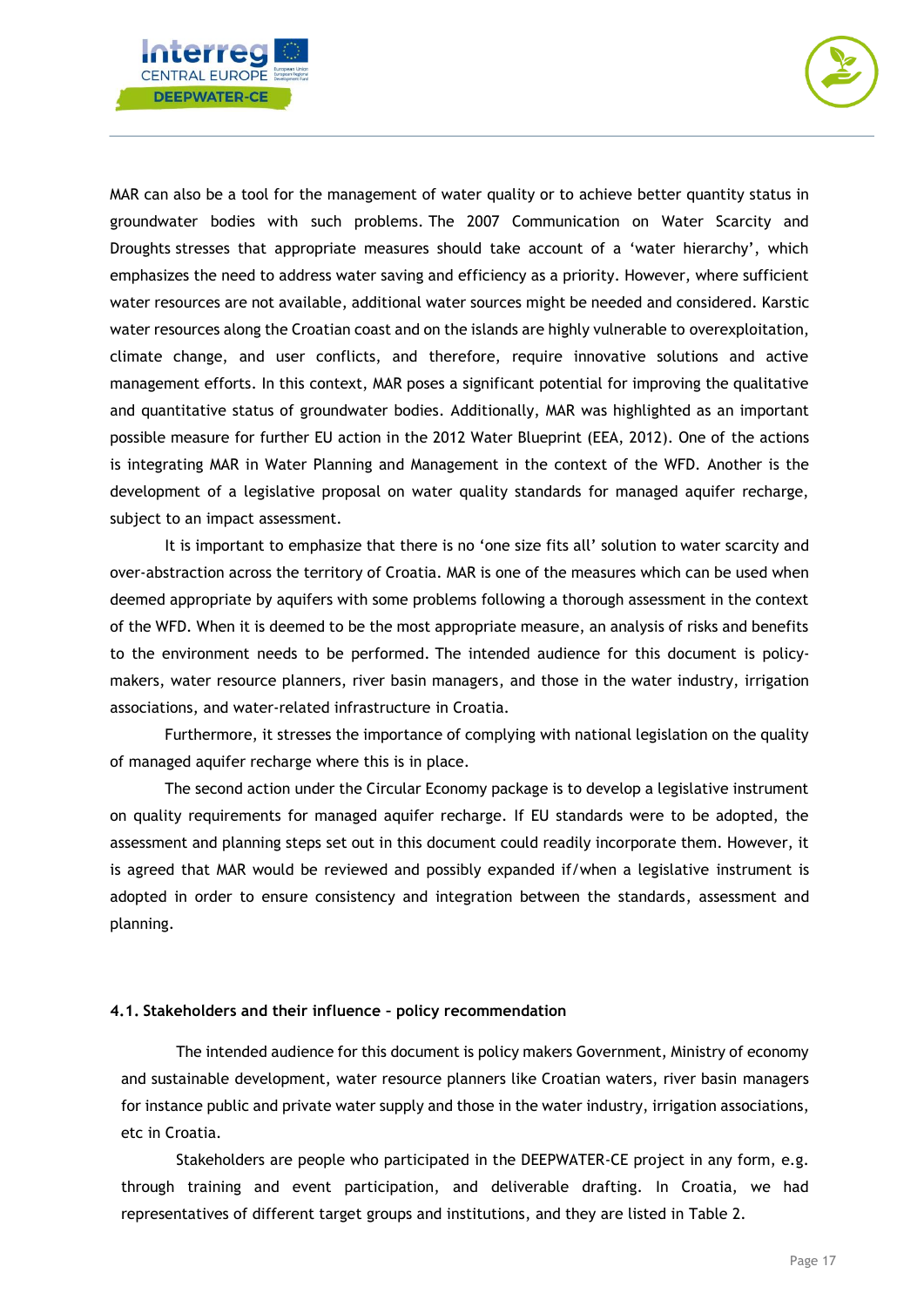



Table 2. Stakeholder groups.

| Stakeholder group                                 | An example of the<br>institution                                | <b>Total number</b><br>of institutions |
|---------------------------------------------------|-----------------------------------------------------------------|----------------------------------------|
| Local public authority                            | City of Vis                                                     | 7                                      |
| Regional public authority                         | Split-Dalmatia County                                           | $\overline{2}$                         |
| National public authority                         | Ministry of Environment<br>and Energy                           | $\overline{2}$                         |
| Sectoral agencies                                 | Geopark Vis Archipelago                                         | 3                                      |
| Infrastructure and<br>public<br>service providers | Water supply and sewage<br>company of Vis island                | 5                                      |
| Interest groups including<br><b>NGOs</b>          | Anatomy of Islands -<br>Centre for Research and<br>Development  | 8                                      |
| education<br>Higher<br>and<br>research            | Faculty of<br>Civil<br>Engineering, Architecture<br>and Geodesy | 14                                     |
| Enterprises                                       | Pomak Ltd. Split                                                | 5                                      |
| <b>Business</b><br>support<br>organisations       | Komiža Tourist Board                                            | $\overline{2}$                         |
|                                                   | In total                                                        | 48                                     |

The mobilization of stakeholders was maintained by regular contact (personal and written), provision of information about the project progress, and by engaging them in the fieldwork activities. Representatives of public authorities were involved in Work package 4 through personal bilateral meetings where the topics were the policy recommendations and action plans.

Successful cooperation with the stakeholders was the key method to disseminating the results and creating an interest in the topic of the DEEPWATER-CE project and managed aquifer recharge methods. Stakeholder involvement increased the chances of involving MAR in national water management strategies as one of the possible methods used in areas where additional quantities of water are needed for water supply, agriculture, or even industry.

## **4.2. Transferability potentials**

In general, there are four groups of transferability potentials of MAR adoption, as follows:

- Advanced knowledge/capacity requirement,
- Advanced ICT exploitation related knowledge/capacity,
- Requirement for strong access to more advanced communication channels and
- Level of synergies of SHGs required for MAR adoption

The Mediterranean region is dealing with the challenges of sustainable management of groundwater resources in karstic aquifers and therefore, the results and outputs of the DEEPWATER-CE project, especially the results derived from the Croatian pilot area, can be applied to solve that environmental challenge. The Mediterranean is regarded as a hot spot of climate change with a predicted temperature increase up to 5.5 °Celsius until 2100 and an increase in precipitation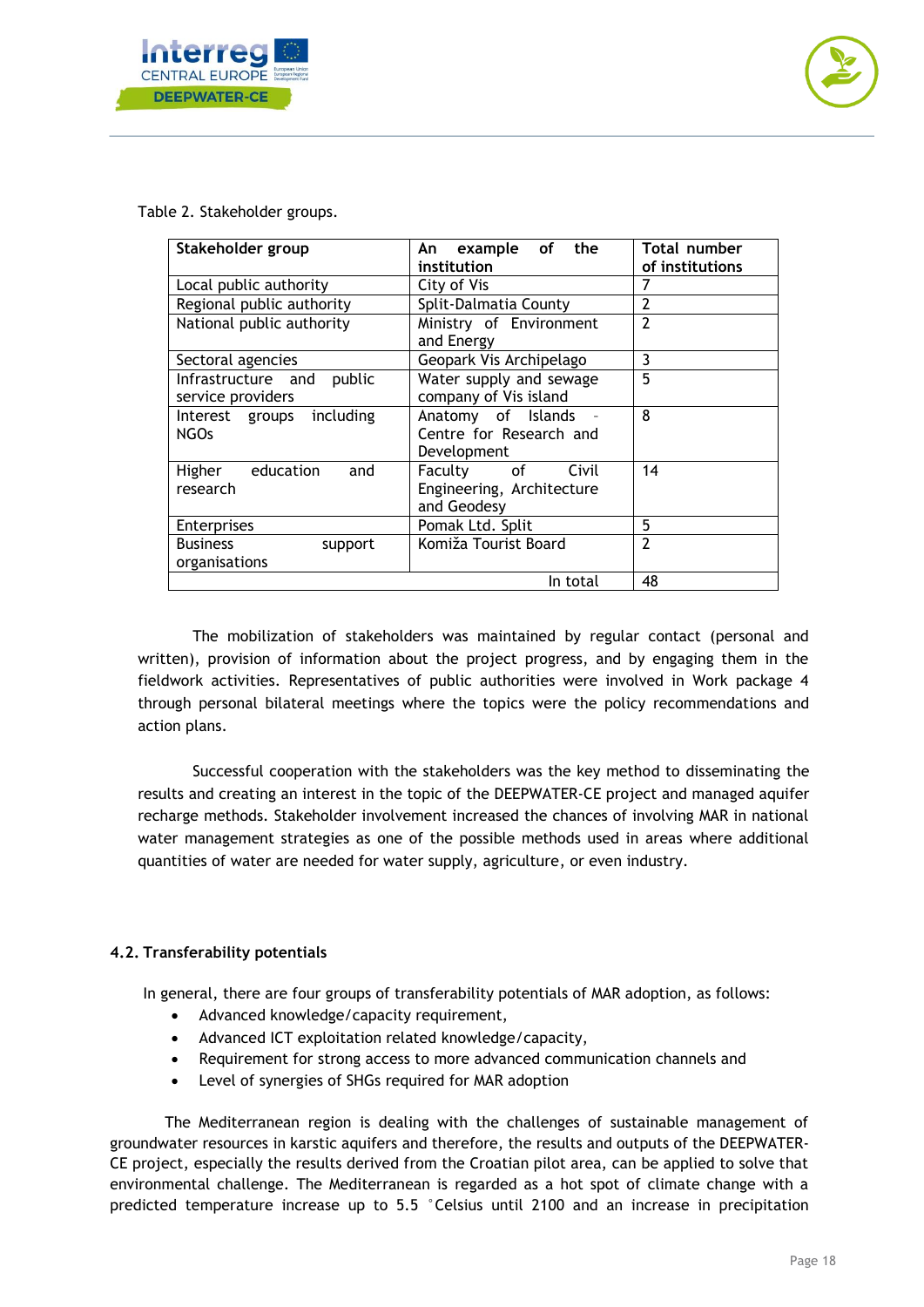



variability with a negative influence on water balance. All that is fostered by the rising anthropic pressure and a high population density which increases during the summer season.

Climate change, overexploitation, improper land use, and seawater intrusion are problems present in many countries in Europe and further, so the transferability potential is found in that aspect too.

In order to apply MAR methods in previously listed areas, it is needed to include MAR in European regulations, national water management strategies, and legislation so that those methods can even be considered as an answer to the rising problems.

Also, methods and tools developed in the project can be useful to organisations and researchers in investigations of similar situations in areas dealing with water shortage problems.

#### <span id="page-19-0"></span>4.3. **Influence on the institutional capacity of target group organisations**

Croatian Waters is a legal entity for water management in Croatia established by the Water Act and its most important activities are the development of water management planning documents, the protection of water resources, and the determination of its usage.

As an associated partner, Croatian Waters was involved in all aspects of the DEEPWATER-CE project. It is therefore expected that the experience and knowledge of employees gained through trainings and similar events will influence internal protocols and increase the skills of all involved.

Higher education and research institutions were also involved in different activities of the projects so we can conclude that a transfer of knowledge occurred which will be useful in future projects and investigations.

Also, it is expected that in the future MAR methods will be mentioned more often as one of the solutions for the problem of decreased groundwater quality or quantity in different locations all over the world.

Cooperation with non-government organisations is also important since they have a certain social influence which can benefit the public acceptance of MAR methods and further prompt the dissemination of the project's results.

| At which                | When will be         | What will be            | What kind of            |
|-------------------------|----------------------|-------------------------|-------------------------|
| occasion / event is the | the event organised  | the aim to have a       | conclusions / results   |
| AP planned to be        | and by whom?         | discussion about the    | will be expressed?      |
| discussed?              |                      | AP?                     |                         |
| For new RBMP            | In new cycle of      | Measure for             | MAR in the              |
| like measure            | RBMP for 28-33 year, | areas with not good     | Adriatic aquifer could  |
|                         | after the            | quantity status and for | be such possible source |
|                         | implementation of    | improving water supply  | for water supply in     |
|                         | third Plan for 2022- | on islands              | areas with problems     |
|                         | 2027, preparing new  |                         | with quantity status    |
|                         | plan after 2025      |                         | and scarcity of water   |

# <span id="page-19-1"></span>**5. MONITORING OF THE ACTION PLAN**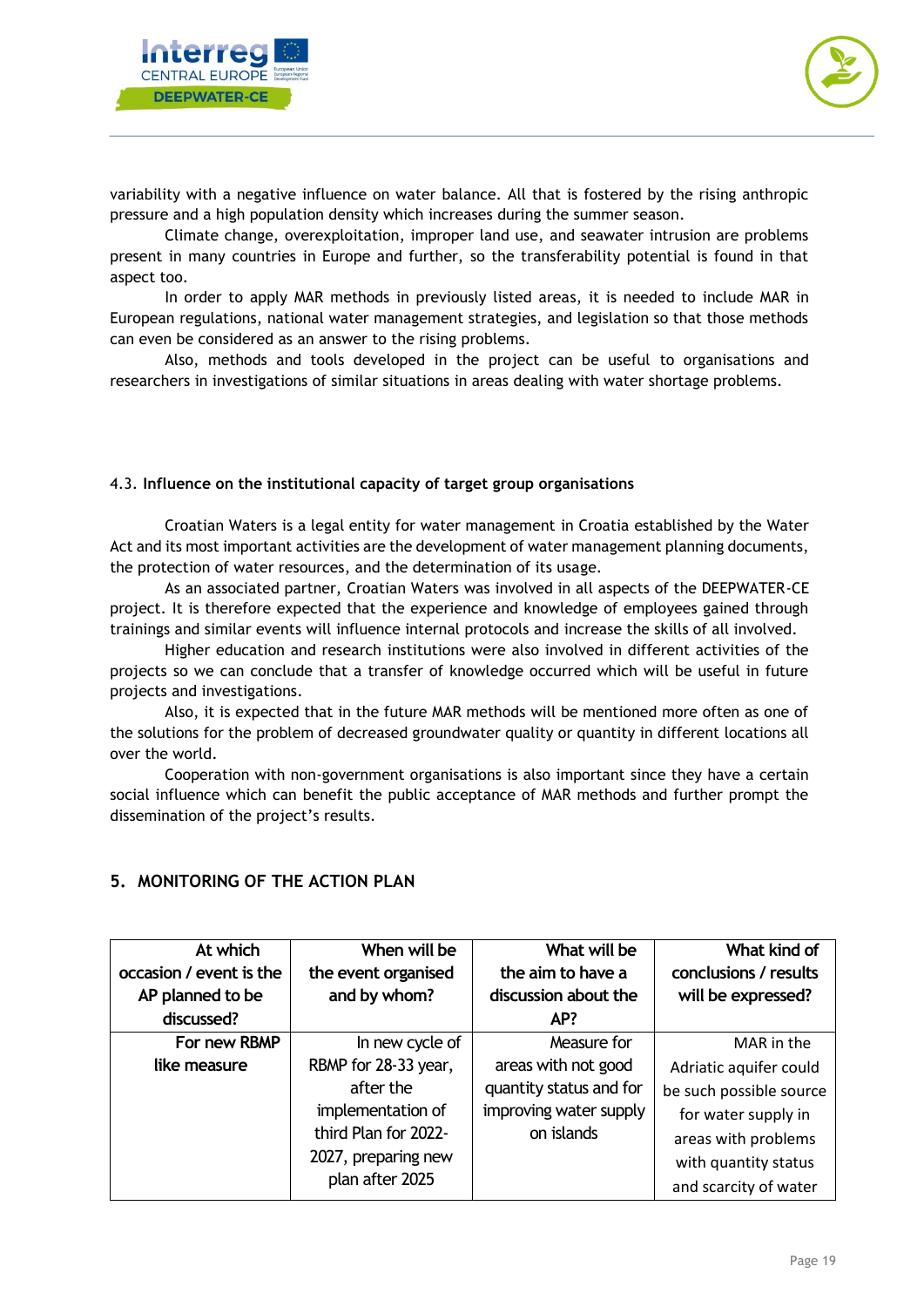



# <span id="page-20-0"></span>**6. EXECUTIVE SUMMARY**

Managed aquifer recharge (MAR) is an intentional process by which excess surface water is directed into the ground either by spreading on the surface, by using recharge wells, or by altering natural conditions to increase infiltration in order to replenish an aquifer (Dillon et al., 2018). MAR methods are increasingly used to maintain, enhance and secure groundwater systems under stress. The objectives of MAR commonly focus on augmenting the groundwater quantity or quality, although it can be used for various other environmental benefits (e.g. prevention of seawater intrusions, restoration of degraded ecosystems, or prevention of land subsidence). MAR has been applied in various geological and hydrogeological settings all across the world, as well in Europe too.

Special attention to the research of MAR in the professional and scientific literature refers to the semiarid and dry subhumid areas, which also applies to almost the entire Mediterranean.

It should be noted that Croatia is dominated by three main climatic areas: continental, mountainous and coastal, which is reflected in the different conditions of water resources. The largest shortages of water resources occur in the coastal part of Croatia as well as on the islands. This area is also located in the Dinaric karst region.

In Croatia, very little has been discussed about MAR, as groundwater reserves generally meet water needs. However, there are springs in Croatia that are used for public water supply where this technique could be applied, for example, to increase the capacity of springs, control seawater intrusion and similar.

Significant problems are related to coastal and island aquifers, where during the summer drought periods, due to reduced inflow and pressure of fresh water and direct recharge of precipitation, the impact of the sea increases. Therefore, a large number of karst coastal springs during the dry season are salted even in natural conditions. However, the biggest problem is the springs in the coastal area and on the islands included in the water supply, where due to water exploitation there is even stronger penetration of sea water into aquifers.

Thus, a special need for artificial recharge of aquifers is present on the Croatian coast and the islands (for example islands of Vis, Korčula, and others). Generally, in the summer months when hydrological minimums are reached, numerous island and coastal water wells become saline, resulting in a reduction or disruption of water supply.

Groundwater exploitation has grown at a rapid rate and has challenged human capability to sustain the resource. This is particularly intensified in arid areas, but is also expected globally due to climate changes. MAR refers to a suite of methods that are increasingly used to maintain, enhance and secure groundwater systems under stress.

The present European water directives do not specify requirements for MAR schemes and only define a broad frame in which MAR may be developed. Since MAR has not yet been included in the existing national water management strategic and planning documents in most of the Central European countries, it should be included as soon as possible., what is the general objective of this Action Plan.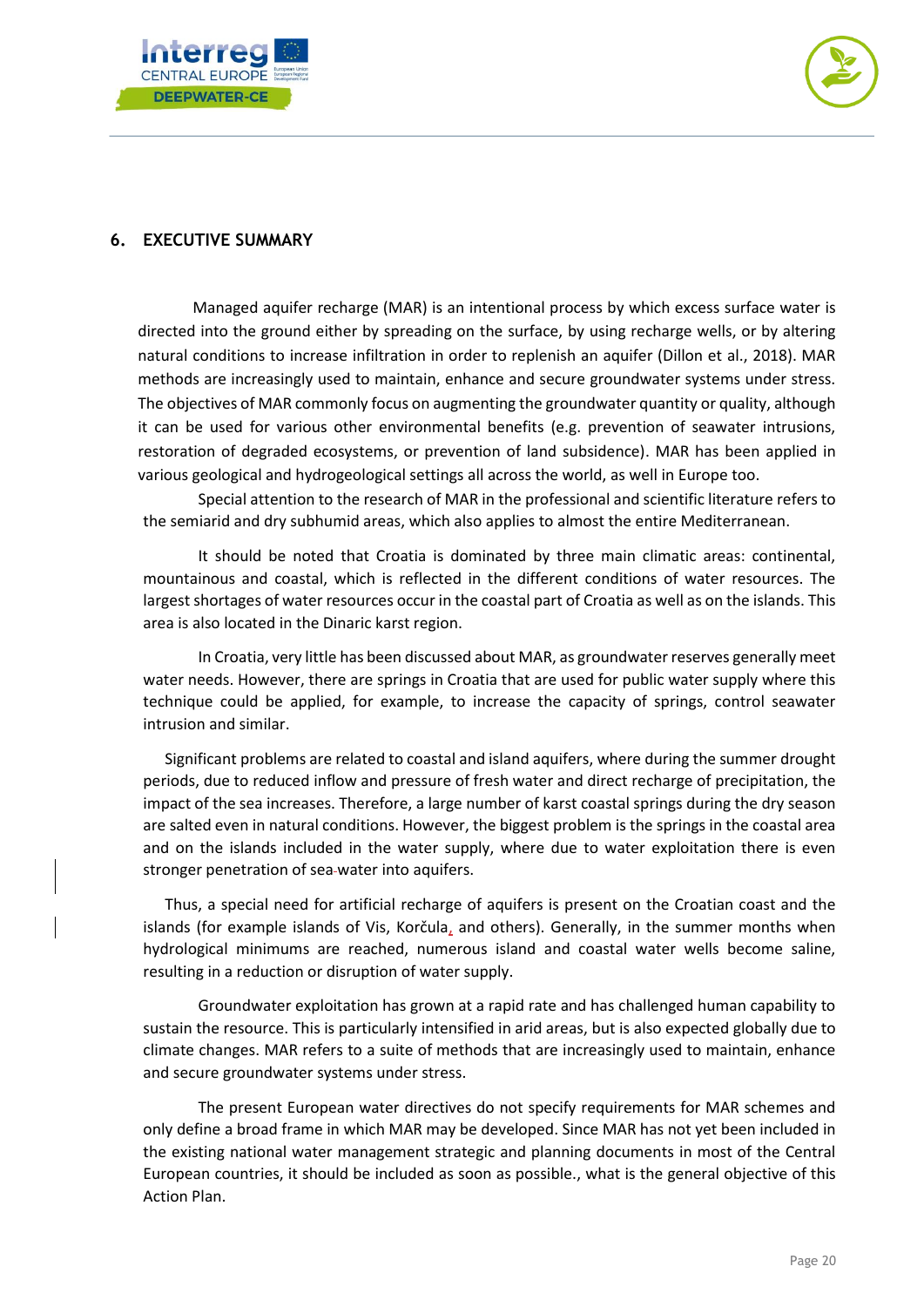



# **7. LITERATURE**

Bonacci, O. (2019): Hydrological forms of karst aquifer recharge, INTERREG, DEEPWATER-CE, Workshop - Komiža, Croatia.

Bonacci, O. (2016): Measures of natural water retention, Hrvatske vode, 24 (96), 161-169.

Bonacci, O.; Ljubenkov, I.; Bonacci-Roje, T. (2006): . Karst flash floods: an example from the Dinaric karst (Croatia). Nat. Hazards Earth Syst. Sci., 6, 195–203.

Daher, W., Pistre, S., Kneppers, A. et al. (2011) Karst and artificial recharge: Theoretical and practical problems. Journal of Hydrology, 408 (3-4), 189-2002.

DEMEAU (2012): The management of aquifer recharge in the European legal framework. European Commission.

Dillon P., Pavelic P., Page D., Beringen H., Ward J. (2009): Managed Aquifer Recharge: An Introduction. Australian Government: National Water Commission; 76 p.

Dillon, P., Stuyfzand, P., Grischek, T. et al.(2019): Sixty years of global progress in managed aquifer recharge. Hydrogeol. J, 27: 1. [https://doi.org/10.1007/s10040-018-1841-z.](https://doi.org/10.1007/s10040-018-1841-z)

EEA (2010) European Environmental Agency Core Set Indicator CSI 18, based on data from Eurostat data table: annual water abstraction by source and by sector. European Environmental Agency, Copenhagen.

EEA (2012): Blueprint to safeguard Europe's water resources. European Environmental Agency, Copenhagen.

European Commission (2000): Water Framework Directive (2000/60/EC).

European Commission (2006): Groundwater Directive (2006/118/EC).

European Commission (1998): Drinkig Water Directive (98/83/EC).

Ghanem, M., Tiehatten, B., Assaf, K.,K. et al. (2017): Evaluation of water harvesting and managed aquifer recharge potential in Upper Fara' basin in Palestine: Comparing MYWAS and water productivity approaches. International Journal of Global Environmental Issues 17(1,2,3):29 – 44.

De Giglio, O., Caggiano, G., Apollonio, F., Marzella, A., Brigida, S., Ranieri, E., Lucentini, L., Uricchio, V.F., Montagna, M.T. (2018): The aquifer recharge: an overview of the legislative and planning aspect. Ann Ig 30: 34-43.

Grischek, T., Schoenheinz, D., Worch E, Hiscock, K. (2002): Bank-filtration in Europe: an overview of aquifer conditions and hydraulic controls. In: Dillon P (ed) Management of aquifer recharge for sustainability: proceedings of the 4th International Symposium on Artificial Recharge of Groundwater, Adelaide, September 2002. CRC, Boca Raton, FL, pp 485–488.

Gruetzmacher, G., Kumar, P. J. S. (2016): Introduction to Managed Aquifer Recharge (MAR) – Overview of schemes and settings world wide', (April), pp. 1–11.

Hartmann, A.; Goldscheider, N.; Wagener, T.; Lange, J.; Weiler, M. (2014): Karst water resources in a changing world: Review of hydrological modelling approaches. Rev. Geophys., 52, 218–242.

IGRAC (2007): Artificial Recharge of Groundwater in the World. Report. Accessed on December 2019.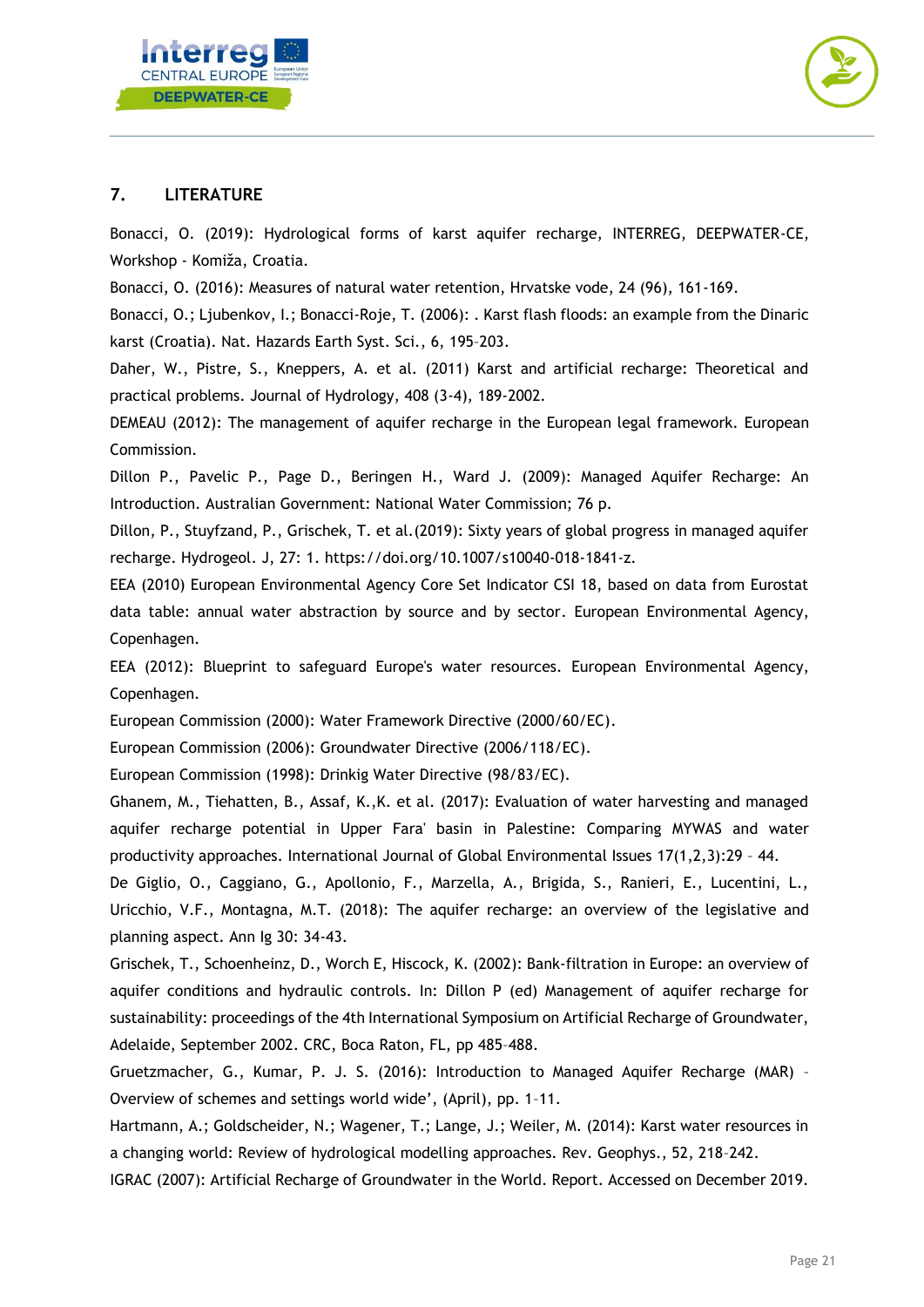



Ljubenkov, I. (2021): Traditional rainwater harvesting in Dalmatia (Croatia): Case study from Zabiokovlje. U: Advances in Environmental Research, J. A. Daniels (ur.), Nova Publisher, New York, Vol. 80.

Magdalenić, A., Vazdar, T., Hlevnjak, B. (1995): Hydrogeology of the Gradole Spring Drainage Area in Central Istria. Geologia Croatica, 48/1, pg. 97-106.

Rossetto, R., Barbagli, A., Borsi, I., Mazzanti, G., Vienken, T., Bonarim, E. (2015) Site investigation and design of the monitoring system at the Sant'Alessio Induced RiverBank Filtration plant (Lucca, Italy). Rend Online Soc Geol Ital 35:248–251.

Ross, A. (2018): Hasnain, S. Factors affecting the costs of managed aquifer recharge schemes. Sustain. Water Resour. Manag., 4, 179–190.

Sprenger C., Hartog N., Hernández M., et al. (2017): Inventory of managed aquifer recharge sites in Europe: historical development, current situation and perspectives. Hydrogeol. J., 25: 1909. [https://doi.org/10.1007/s10040-017-1554-8.](https://doi.org/10.1007/s10040-017-1554-8)

Trček, B., Rubinić, J., Travica, T., Nežić, M. (2007): Comparison of the source regime of Hubelj and Gradola and possibilities of development of use, In: Croatian waters and the European Union challenges and possibilities, Ur. D. Gereš, Zagreb.

Xanke, J.; Liesch, T.; Goeppert, N.; Klinger, J.; Gassen, N.; Goldscheider, N. (2017): Contamination risk and drinking water protection for a large-scale managed aquifer recharge site in a semi-arid karst region, Jordan. Hydrogeol. J., 25, 1795–1809.

DEEPWATER-CE (2020a). Collection of good practices and benchmark analysis on MAR solutions in the EU. D.T1.2.1 of the project DEEPWATER-CE. https://www.interreg central.eu/Content.Node/DEEPWATER-CE/D.T1.2.1-Collection-of-goodpractices-and-benchmark analysis.pdf (accessed March 2022).

DEEPWATER-CE (2020b). Transnational Decision Support Toolbox For Designating Potential MAR Locations In Central Europe. D.T2.4.3 of the project DEEPWATER-CE. https://www.interreg central.eu/Content.Node/DEEPWATER-CE/2020-09-07-Handbook-Deliverable-D.T2.4.3-final.pdf (accessed March 2022).

DEEPWATER-CE (2020c). Common Methodological Guidance For Deepwater-CE MAR Pilot Feasibility Studies. **D.T3.2.5** of the project DEEPWATER-CE. https://www.interreg central.eu/Content.Node/DEEPWATER-CE/D.T3.2.5-COMMON-

METHODOLOGICAL-GUIDANCE-FOR DEEPWATER-CE-MAR.pdf (accessed March 2022).

DEEPWATER-CE (2021e). D.T4.1.2 - Comparative transnational report of CE legislation and policies on MAR.

DEEPWATER-CE (2021f). D.T4.2.1 - Guidelines for better MAR adoption in Central Europe region legislation and strategy. DEEPWATER-CE (2022a). D.T4.2.3 - Guidelines for integrating MAR into the national river basin plans and strategies-drafted.

DEEPWATER-CE (2022b). D.T4.2.2 - Set of policy recommendations to include MAR solutions into the legislation.